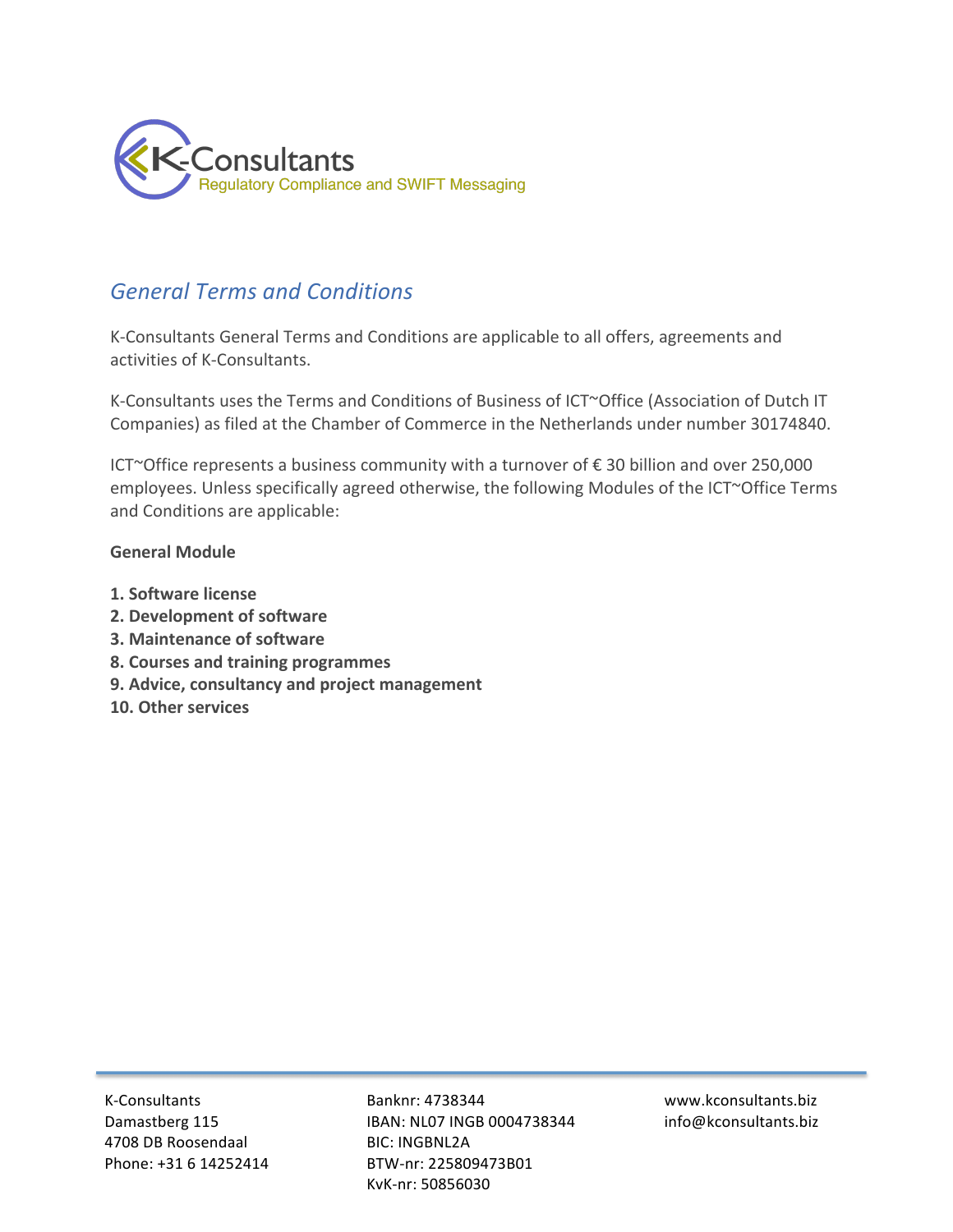# **ICT~Office Terms and Conditions**

*The ICT~Office Terms and Conditions are filed with the Chamber of Commerce for the Central Netherlands under number 30174840.* 

#### **GENERAL MODULE**

- **1. Applicability of the ICT~Office Terms and Conditions**
- 1.1 The ICT~Office Terms and Conditions have been drawn up by ICT~Office. The ICT~Office Terms and Conditions consist of the present General module and the following separate, specific modules:
	- 1. Software license
	- 2. Development of software
	- 3. Maintenance of software
	- 4. Application Service Provision, Software as a Service and Computer Service
	- 5. Development and maintenance of a website
	- 6. Webhosting
	- 7. Secondment services
	- 8. Courses and training programmes
	- 9. Advice, consultancy and project management
	- 10. Other services
	- 11. Sale of ICT, telecommunication and office
	- equipment and other goods 12. Renting out ICT, telecommunication and office
	- equipment
	- 13. Maintenance of ICT, telecommunication and office equipment
	- 14. Internet access
	- 15. Telecommunication services
	- 16. Financing and leasing of ICT.
- 1.2 This General module of the ICT~Office Terms and Conditions shall apply to all offers and agreements whereby the Supplier provides the Client with any goods and/or services whatsoever and however described. The specific module or modules of the ICT~Office Terms and Conditions agreed between the Supplier and the Client shall also apply. If any part of this General module of the ICT~Office Terms and Conditions conflicts or is incompatible with any of the provisions of the specific module or modules of the ICT~Office Terms and Conditions agreed between the Supplier and the Client, the provisions of the specific module or modules in question shall prevail.
- 1.3 Where the ICT~Office Terms and Conditions refer to 'general terms and conditions', this shall be understood to mean the provisions of this General module in combination with the provisions of one or more agreed specific modules of the ICT~Office Terms and **Conditions**
- 1.4 Additions to or deviations from these general terms and condition shall only apply where agreed in writing between the parties.
- 1.5 The applicability of any of the Client's purchasing or other conditions is expressly rejected.
- 1.6 If any provision of these general terms and conditions is null and void or is voided, the other provisions of

these general terms and conditions will remain fully in effect. In this case, the Supplier and the Client will consult with one another to agree new provisions to replace the void or voided ones. In doing so, the purpose and meaning of the void or voided provision will be taken into account as far as possible.

#### **2. Offers**

- 2.1 All offers and other statements issued by the Supplier shall be subject to contract, except where specified otherwise in writing by the Supplier.
- 2.2 The Client shall guarantee the accuracy and completeness of the information that it submits to the Supplier and on which the Supplier bases its offer. The Client shall at all time exercise the greatest possible care to ensure that the requirements that the Supplier's services must meet are accurate and comprehensive. Measurements and information stated in drawings, pictures, catalogues, websites, quotations, advertising material, standard sheets etc. shall not have a binding effect on the Supplier, except where explicitly specified otherwise by the Supplier.

#### **3. Price and payment**

- 3.1 All prices are exclusive of turnover tax (VAT) and other government levies that have been or are later imposed. Except where agreed otherwise, all prices are in euros in all cases and the Client must effect all payments in euros.
- 3.2 All cost estimates and budgets issued by the Supplier shall be merely indicative, except where specified otherwise in writing by the Supplier. The Client may under no circumstances derive any rights or expectations from any cost estimates or budgets issued by the Supplier. An available budget made known by the Client to the Supplier shall under no circumstances apply as a (fixed) price agreed between the parties for the service to be provided by the Supplier. The Supplier shall only be obliged to notify the Client that there is a risk that a cost estimate or budget issued by the Supplier will be exceeded if this has been agreed between the parties in writing.
- 3.3 If the Client consists of more than one natural and/or legal persons, each of these persons shall be joint and severally liable in respect of payment of the amounts due on the basis of the agreement.
- 3.4 The relevant documents and information from the Supplier's administration or systems shall be conclusive evidence of the service provided by the Supplier and the amounts payable by the Client in return for this service, without prejudice to the Client's right to submit evidence to the contrary.
- 3.5 If the Client is subject to a periodic payment obligation, the Supplier shall be entitled to adjust the applicable

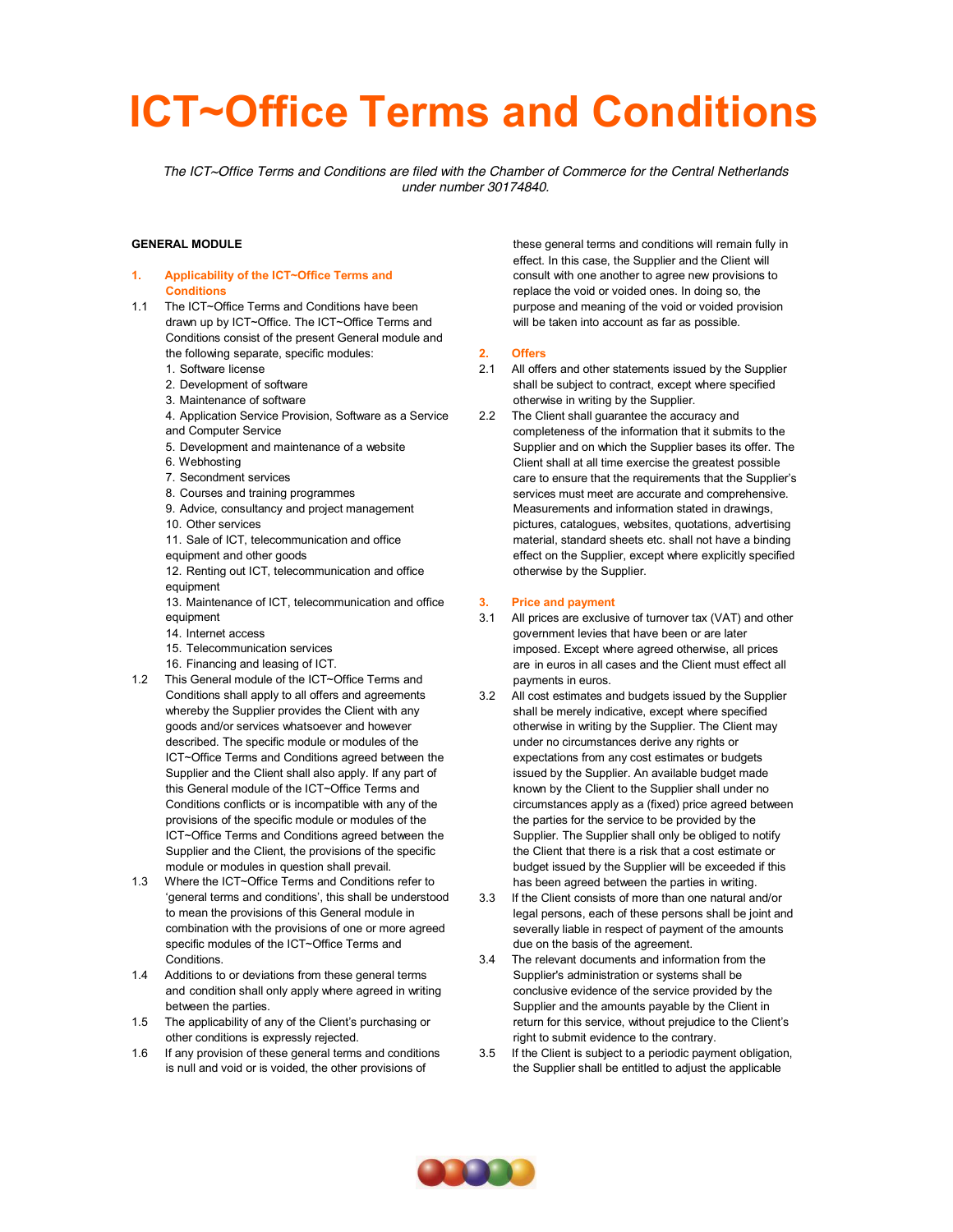prices and rates in writing subject to advance notice of at least three months. If the Client does not wish to agree to this change, the Client shall be entitled to terminate the agreement in writing with effect from the date on which the change is due to enter into force within thirty days following the date of notification. The Client shall not enjoy this right of termination, however, if the parties have agreed that the applicable prices and rates shall be adjusted subject to due observance of an index or other standard agreed between the parties.

- 3.6 The parties shall set out the date or dates on which the Supplier shall invoice the fee for the agreed services to the Client in the agreement. Amounts due shall be paid by the Client in accordance with the payment terms that have been agreed or that are stated on the invoice. If no specific arrangements have been made, the Client shall effect payment within a period after the date of invoice to be determined by the Supplier. The Client shall not be entitled to suspend any payments or to offset any amounts due.
- 3.7 If the Client fails to pay the amounts due or to pay the amounts due in a timely manner, statutory commercial interest shall be payable by the Client on the outstanding amount without a demand or notice of default being required. If the Client still fails to pay the amount owed after receiving a demand or notice of default, the Supplier may refer the debt for collection, in which case the Client shall also be obliged to pay all in-court and out-of-court expenses in addition to the total amount due, including all costs charged by external experts.

#### **4. Confidentiality and taking over of personnel**

- 4.1 The Client and the Supplier shall ensure that all information received from the other party that is known or should reasonably be known to be of a confidential nature is kept secret. The party that receives such confidential information shall only use this information for the purpose for which it has been provided. Information shall in any event be regarded as confidential if it is designated as such by one of the parties.
- 4.2 During the term of the agreement and for one year following termination of the agreement, each of the parties shall only engage or otherwise employ, directly or indirectly, members of staff of the other party who are or were previously involved in the execution of the agreement after obtaining the prior written consent of the other party. Conditions may be attached to the aforementioned consent.

#### **5. Privacy, data processing and protection**

- 5.1 If the Supplier deems this to be necessary for the purpose of executing the agreement, the Client shall, upon request, notify the Supplier immediately in writing with regard to the manner in which the Client executes its obligations pursuant to legislation in respect of the protection of personal data.
- 5.2 The Client shall indemnify the Supplier against any claims by individuals whose personal data is recorded or processed within the context of a register of personal data maintained by the Client or for which the

Client is responsible pursuant to the law or otherwise, unless the Client is able to demonstrate that the acts that form the basis of the claim are exclusively attributable to the Supplier.

- 5.3 Responsibility for the data processed using the service provided by the Supplier shall rest solely with the Client. The Client shall guarantee the Supplier that the content, the use and/or the processing of the data is not unlawful and does not infringe the rights of third parties. The Client shall indemnify the Supplier against legal claims by thirds parties, of whatever nature, in relation to this data or the execution of the agreement.
- 5.4 If the agreement stipulates that the Supplier is obliged to provide some form of information security, this security shall meet the specifications in respect of security agreed between the parties in writing. The Supplier shall not guarantee that the information security will be effective under all circumstances. If the agreement does not include an explicit description of security measures, the security measures shall be of such a level that, having regard to the state of the art, the sensitivity of the data and the costs associated with the implementation of the security measures are not unreasonable.
- 5.5 If computer, data or telecommunications facilities are used during the execution of the agreement or otherwise, the Supplier shall be entitled to assign access or identification codes to the Client. The Supplier shall be entitled to change the access or identification codes assigned. The Client shall treat the access and identification codes as confidential and with due care and shall only disclose these codes to authorised members of staff. The Supplier shall under no circumstances be liable for any damage or costs arising from the use or misuse of access or identification codes, except where misuse was possible as a result of an act or omission on the part of the Supplier.

#### **6. Retention of title and rights, creation of items and suspension**

- 6.1 All objects delivered to the Client shall remain the property of the Supplier until such time as all amounts owed by the Client to the Supplier pursuant to the agreement concluded between the parties have been paid in full. A Client that acts as a retailer shall be entitled to sell and resell all objects that are subject to the Supplier's retention of title in so far as this is customary within the context of the normal course of its business. If the Client creates a new item (partly) from items delivered by the Supplier, the Client shall only create this item for the benefit of the Supplier and the Client shall retain the newly created item for the Supplier until such time as the Client has paid all amounts due pursuant to the agreement; in this case the Supplier shall remain the owner of the newly created item until the Client has met its payment obligations in full.
- 6.2 The property law consequences of retention of title in respect of an item that is destined for export shall be governed by the law of the State of destination if this law incorporates provisions that are more favourable for the Supplier in this regard.

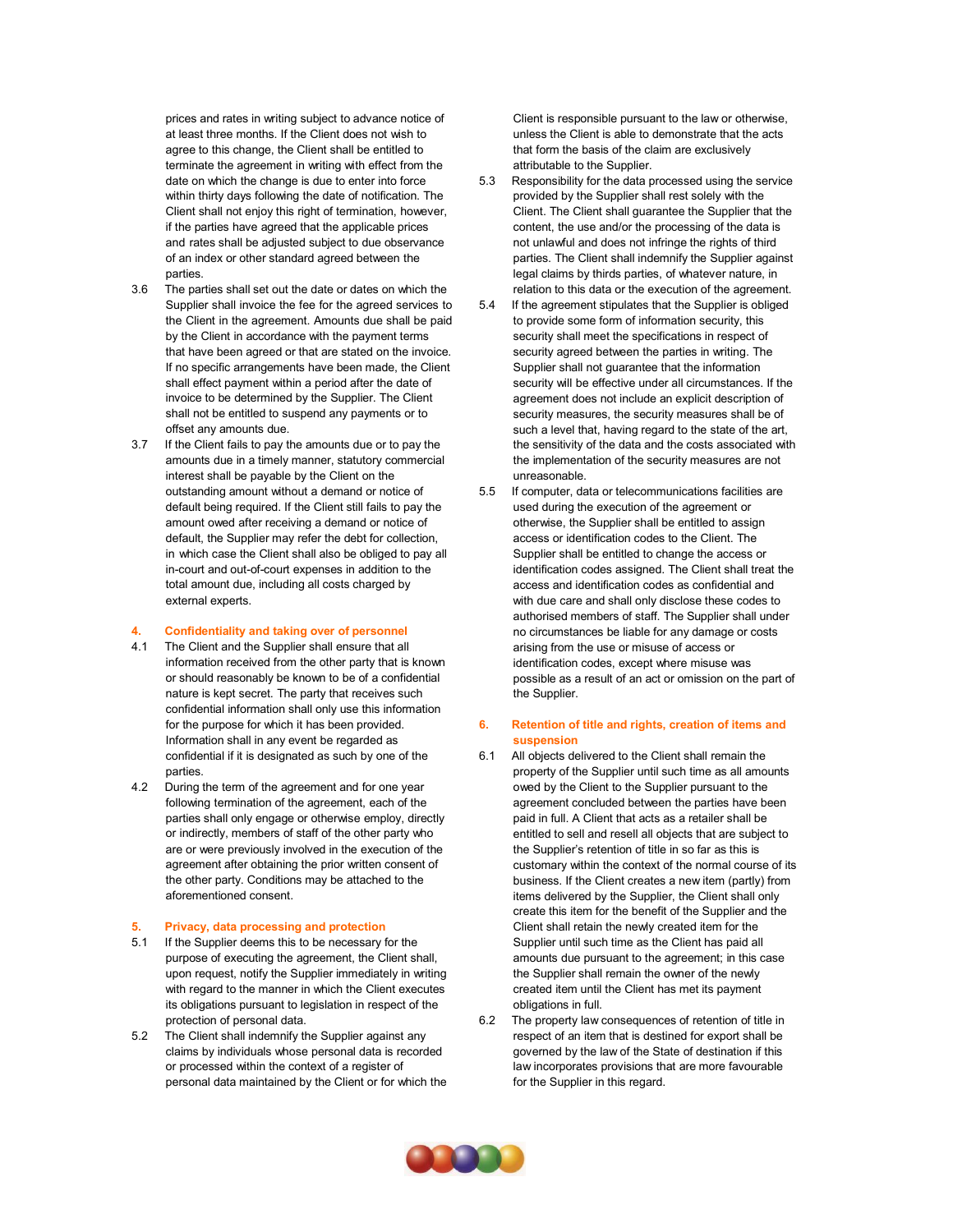- 6.3 Rights, including rights of use, shall be granted to the Client or transferred, where appropriate, subject to the condition that the Client has paid all of the fees due pursuant to the agreement concluded between the parties in full. If the parties have agreed that the Client shall be subject to a periodic payment obligation in respect of the granting of a right of use, the Client shall be entitled to the right of use for as long as it continues to meet its periodic payment obligation.
- 6.4 The Supplier may retain any items, products, proprietary rights, data, documents, software, data files and (interim) results of the service provided by the Supplier received or created within the context of the agreement, contrary to an existing obligation to deliver or transfer these, until such time as the Client has paid all amounts due to the Supplier.
- **7. Risk**
- 7.1 The risk of loss, theft, misappropriation of or damage to items, products, data, documents, software, data files or data (codes, passwords, documentation etc.) produced or used within the context of the execution of the agreement, shall pass to the Client when the Client or one of the Client's agents comes into actual possession of them. In so far as these objects are in the actual possession of the Supplier or one of the Supplier's agents, the Supplier shall bear the risk of loss, theft, misappropriation or damage.

#### **8. Intellectual property rights**

- 8.1 If the Supplier is willing to undertake to transfer an intellectual property right, such an undertaking may only be entered into explicitly and in writing. If the parties agree in writing that an intellectual property right in respect of software, websites, data files, hardware or other material specifically developed for the Client shall be transferred to the Client, this shall not affect the Supplier's right or option to use and/or to exploit the components, general principles, ideas, designs, algorithms, documentation, work, programming languages, protocols, standards and suchlike that form the basis of the development work for other purposes without any restrictions, on its own behalf or on behalf of a third party. The transfer of an intellectual property right shall also not affect the Supplier's right to carry out development work, on its own behalf or on behalf of a third party, that is similar or derived from the development work that is being carried out or has been carried out on behalf of the Client.
- 8.2 All intellectual property rights to the software, websites, data files, hardware or other materials such as analyses, designs, documentation, reports, quotations and related preliminary material developed or made available to the Client on the basis of the agreement shall remain exclusively vested in the Supplier, its licensors or its own suppliers. The Client shall only acquire those rights of use that are explicitly granted in these general terms and conditions and by law. Any rights of use granted to the Client shall be nonexclusive, non-transferable to third parties and nonsublicensable.
- 8.3 The Client shall not be permitted to remove or amend any details in relation to the confidential nature or in relation to copyrights, brand names, trade names or any other intellectual property right from the software, websites, data files, hardware or materials.
- 8.4 Even if the agreement does not explicitly provide for such authority, the Supplier shall be permitted to install technical provisions for the purpose of protecting the software, hardware, data files, websites and suchlike in relation to an agreed restriction on the content or the term of the right to use these objects. The Client shall under no circumstances be permitted to remove or circumvent such technical provisions or to arrange for this to be carried out.
- 8.5 The Supplier shall indemnify the Client against any legal claims from third parties based on the assertion that software, websites, data files, hardware or other materials developed by the Supplier itself infringe an intellectual property right of the third party in question, under the condition that the Client notifies the Supplier immediately in writing of the existence and content of the legal claim and leaves the disposal of the case, including any settlements effected, entirely to the Supplier. To this end, the Client shall provide the Supplier with the powers of attorney, information and cooperation that it requires in order to defend itself, where necessary in the name of the Client, against these legal claims. This obligation to indemnify shall not apply if the alleged infringement relates to (i) materials made available to the Supplier by the Client for the purpose of use, adaptation, processing or incorporation, or (ii) changes made by the Client, or by a third party on behalf of the Client, to the software, website, data files, hardware or other materials, without the Supplier's prior written consent. If it is irrevocably established in court that the software, websites, data files, hardware or other materials developed by the Supplier itself constitute an infringement of any intellectual property right vested in a third party or if the Supplier believes that there is a good chance that such an infringement may occur, the Supplier shall, where possible, ensure that the Client can continue to use the software, websites, data files, hardware or materials delivered, or functionally similar alternatives. All other or further-reaching obligations to indemnify on the part of the Supplier shall be excluded.
- 8.6 The Client warrants that no rights of third parties preclude the provision to the Supplier of software, hardware, material intended for websites (visual material, text, music, domain names, logos, hyperlinks etc.), data files or other materials, including draft materials, for the purpose of use, adaptation, installation or incorporation (e.g. in a website). The Client shall indemnify the Supplier against all claims by third parties based on the assertion that such provision, use, adaptation, installation or incorporation constitutes an infringement of any rights of the third party in question.

#### **9. Obligations to cooperate**

9.1 The parties acknowledge that the success of activities in the field of information and communication technology generally depends on proper and timely

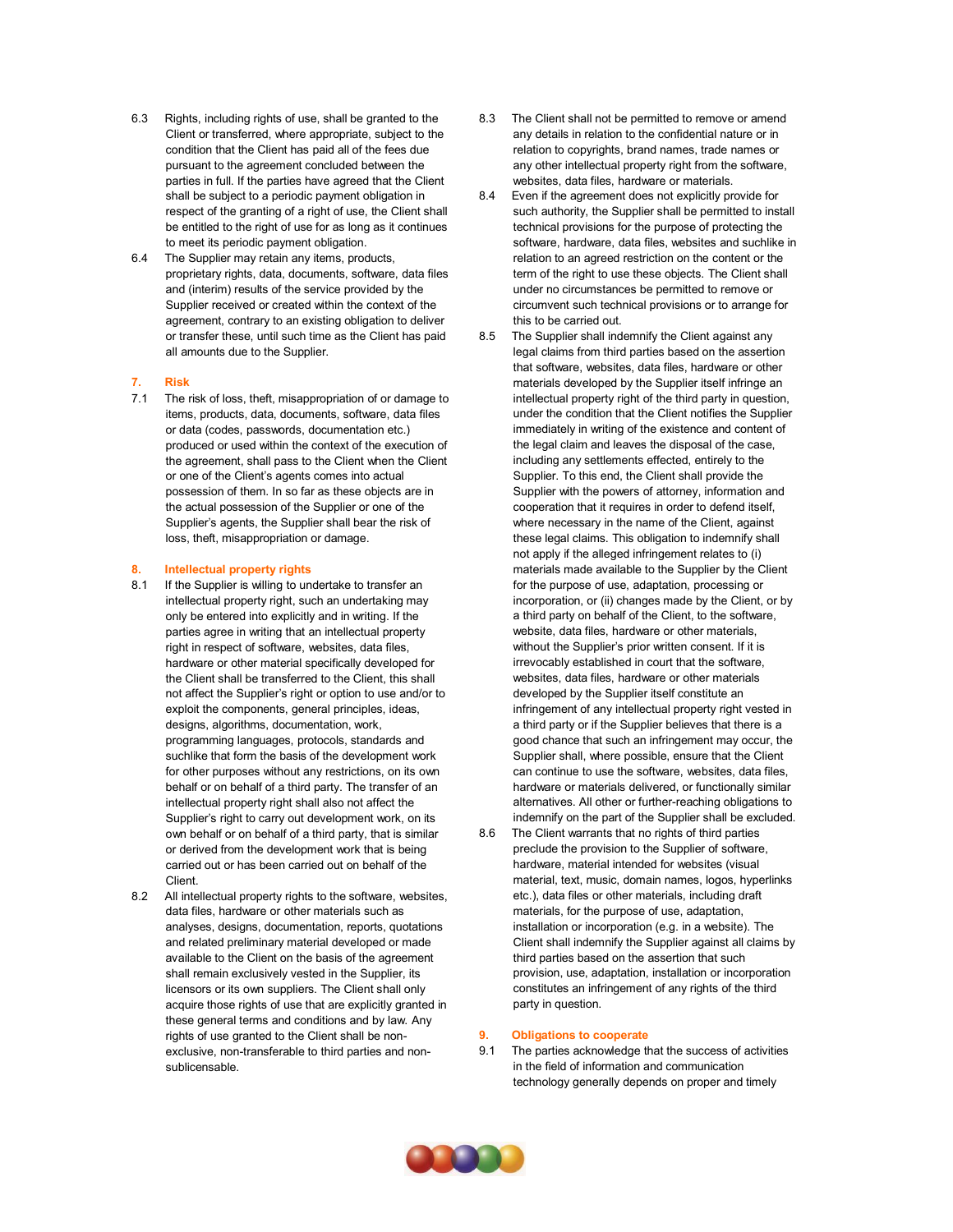mutual cooperation. In order to facilitate the proper execution of the agreement by the Supplier, the Client shall at all times provide the Supplier with all data or information that the Supplier deems to be useful, necessary and desirable and to give its full cooperation in a timely manner. If the Client deploys its own personnel and/or agents within the context of providing cooperation in the execution of the agreement, these personnel and agents shall have the necessary knowledge, expertise and experience.

- 9.2 The Client shall bear the risk of the selection, the use, the application and the management within its organisation of the software, hardware, websites, data files and other products and materials and of the services to be provided by the Supplier. The Client itself shall arrange for the correct installation, assembly and commissioning and for the application of the correct settings to the hardware, software, websites, data files and other products and materials.
- 9.3 If the Client fails to make the data, documents, hardware, software, materials or employees that the Supplier deems useful, necessary or desirable for the purpose of executing the agreement available to the Supplier, to make these available in good time or in accordance with the agreements, or if the Client fails to meet its obligations in any other way, the Supplier shall be entitled to suspend the execution of the agreement in part or in full and shall also be entitled to invoice the resulting costs in accordance with its standard rates, without prejudice to the Supplier's right to exercise any other statutory and/or agreed right.
- 9.4 If the Supplier's employees are carrying out activities on the Client's business premises, the Client shall ensure that any facilities reasonably requested by these employees, such as a workspace containing computer, data and telecommunication facilities, are provided free of charge. The workspace and facilities shall meet all statutory and other applicable requirements in relation to working conditions. The Client shall indemnify the Supplier against any claims by third parties, including the Supplier's employees, who suffer injury in connection with the execution of the agreement as a result of an act or omission on the part of the Client or of unsafe situations within the Client's organisation. The Client shall notify the employees deployed by the Supplier of any applicable company rules or security rules prior to the commencement of the activities.
- 9.5 If use is made of computer, data or telecommunication facilities, including the internet, during the execution of the agreement, the Client shall be responsible for selecting the correct resources required for this purpose and for ensuring that these are available in full and in a timely manner, with the exception of those facilities that fall under the direct use and management of the Supplier. The Supplier shall under no circumstances be liable for losses or costs arising as a result of transmission errors, breakdowns or the nonavailability of these facilities, unless the Client is able to demonstrate that these losses or costs are the result of intentional acts or deliberate recklessness on the part of the Supplier's management.

#### **10. Delivery dates**

- 10.1 All (delivery) periods and (delivery) dates agreed or specified by the Supplier shall be established to the best of the Supplier's knowledge on the basis of the information available to it at the time of entering into the agreement. Interim (delivery) dates agreed between the parties or specified by the Supplier shall in all cases be target dates, shall not have a binding effect on the Supplier and shall in all cases be merely indicative. The Supplier shall make every reasonable effort to observe final (delivery) periods and final (delivery) dates wherever possible. The Supplier shall not be bound by a (delivery) period or (delivery) date, final or otherwise, that can no longer be achieved as a result of circumstances outside of the Supplier's control that occurred after the date on which the agreement was concluded. The Supplier shall also not be bound by a (delivery) date or (delivery) period, final or otherwise, if the parties have agreed on a change to the content or scope of the agreement (additional work, change in specifications etc.) or a change in the approach to the execution of the agreement. If there is a risk that a time period will be exceeded, the Supplier shall consult with the Client in order to discuss the implications of the overrun for the rest of the schedule.
- 10.2 The mere fact that a (delivery) period or (delivery) date, final or otherwise, specified by the Supplier or agreed between the parties has been exceeded, shall not mean that the Supplier is in default. In all cases – therefore also in the event that the parties have agreed a final (delivery) period or (delivery) date explicitly in writing - the Supplier shall not be in default as a result of the fact that a delivery period or date has been exceeded until such time as the Client has given written notice of default. The notice of default must contain as comprehensive and detailed a description of the breach as possible, in order to ensure that the Supplier has the opportunity to respond adequately.

#### **11. Termination and cancellation of the agreement**

- 11.1 Both of the parties shall only be authorised to rescind the agreement as a result of an attributable failure to perform this agreement if the other party, in all cases following written notice of default providing as many details as possible and setting a reasonable term in which the breach can be remedied, attributably fails to meet its fundamental obligations arising from this agreement. The Client's payment obligations and all other obligations to cooperate imposed on the Client or on a third party to be engaged by the Client shall in all cases be regarded as fundamental obligations arising from the agreement.
- 11.2 If the Client has already received services for the purpose of executing the agreement at the time of rescission as referred to in Article 11.1, these services and the related payment obligation cannot be revoked unless the Client is able to demonstrate that the Supplier is in default in respect of a substantial part of these services. Any amounts that the Supplier has invoiced before rescission in connection with work that it has already duly carried out or services that it has duly provided for the purpose of executing the agreement, shall remain due in full, subject to due

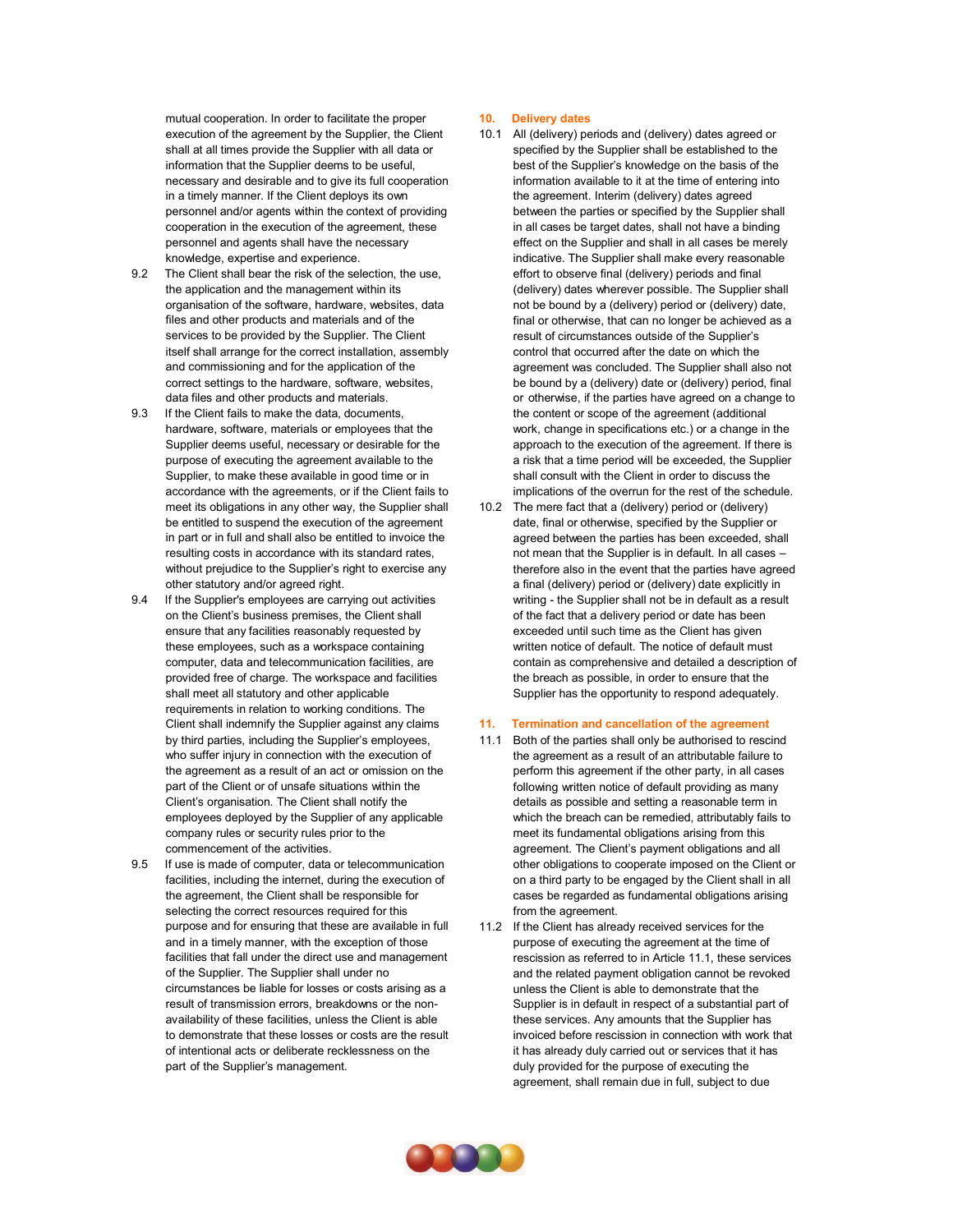observance of the provisions of the preceding sentence, and shall become immediately due and payable at the time of rescission.

- 11.3 If an agreement that by its nature and content is not brought to a close is entered into for an indefinite period of time, this may be terminated in writing by either party following consultation and stating reasons. If the parties have not agreed a notice period, a reasonable period of time must be observed on termination. The parties shall under no circumstances be obliged to pay any compensation as a result of termination of the agreement.
- 11.4 The Client shall under no circumstances be entitled to terminate an agreement regarding the provision of services that has been entered into for a fixed term before the end of the term.
- 11.5 Either of the parties shall be entitled to terminate the agreement in part or in full, with immediate effect, in writing without notice of default if the other party is granted a moratorium of payments, provisionally or otherwise, if a winding-up petition is filed in respect of the other party, if the other party's company is wound up or terminated for reasons other than reconstruction or the merger of companies, or if there is a change in the individual or board that has decisive control over the Client's company. The Supplier shall under no circumstances be obliged to reimburse any sums of money that have already been received or to pay any compensation in the event of such termination. If the Client becomes bankrupt or is liquidated, the right of use of the software, websites and suchlike made available to the Client shall terminate by operation of law.

#### **12. Liability of the Supplier**

- 12.1 The total liability of the Supplier due to an attributable failure to perform this agreement or due to any other reason, explicitly including any failure to comply with a guarantee obligation agreed with the Client, shall be limited to compensation of the direct damage or loss not exceeding the sum stipulated for this agreement (excl. VAT). This limitation of liability shall apply mutatis mutandis to the Supplier's obligation to indemnify referred to in Article 8.5 of this General module. If the agreement is essentially a continuing performance contract with a term of more than one year, the sum stipulated for the agreement shall be set at the total fees (excl. VAT) stipulated for one year. The total liability of the Supplier for direct damage or loss, for any reason whatsoever, shall, however, under no circumstances exceed €500,000 (five hundred thousand euro).
- 12.2 The liability of the Supplier for loss as a result of death, physical injury or due to material damage to items shall under no circumstances exceed €1,250,000 (one million two hundred and fifty thousand euro).
- 12.3 The liability of the Supplier for indirect damage or loss, resulting loss, loss of profit, loss of savings, reduced goodwill, loss due to business interruption, loss as a result of claims from the Client's customers, loss in connection with the use of items, materials or software provided by third parties that the Supplier is instructed to obtain by the Client and loss in connection with the

engagement of secondary suppliers by the Supplier on the Client's instructions shall be excluded. The liability of the Supplier due to the scrambling, destruction or loss of data or documents shall also be excluded.

- 12.4 The exclusions and restrictions to the Supplier's liability, as described in the preceding paragraphs of Article 12, shall not affect the remaining exclusions and restrictions to the Supplier's liability set out in this General module and the other agreed modules of these general terms and conditions in any way.
- 12.5 The exclusions and restrictions referred to in Article 12.1 to 12.4 shall no longer apply if and in so far as the loss is the result of intentional acts or deliberate recklessness on the part of the Supplier's management.
- 12.6 Except where performance by the Supplier is permanently impossible, the Supplier shall only be liable as a result of an attributable failure to perform an agreement if the Client gives the Supplier immediate notice of default in writing, setting a reasonable term in which the breach can be remedied, and the Supplier still attributably fails to meet its obligations after this period. The notice of default must contain as comprehensive and detailed a description of the breach as possible, in order to ensure that the Supplier has the opportunity to respond adequately.
- 12.7 A condition for the existence of any right to compensation shall in all cases be that the Client notifies the Supplier in writing of the loss or damage as soon as possible after it occurs. Any claims for damages against the Supplier shall expire by the mere passage of twenty four months from the date on which the claim arose.
- 12.8 The parties acknowledge that active and constructive participation in an ICT-Mediation process is a reasonable and suitable measure for preventing or limiting the risk of damage or loss if this potential damage or loss is connected to failure by the Supplier to meet any contractual obligation or to meet such obligations properly and in good time. The Client therefore undertakes to actively, constructively and unconditionally participate in an ICT-Mediation process, at the Supplier's first written request, in accordance with the ICT-Mediation Regulations of the Foundation for the Settlement of Automation Disputes [Stichting Geschillenoplossing Automatisering], with its registered office in The Hague (se[e www.sgoa.org](http://www.sgoa.org/) an[d](http://www.sgoa.eu/) [www.sgoa.eu\)](http://www.sgoa.eu/).
- 12.9 The Client shall indemnify the Supplier against all claims by third parties due to product liability as a result of a fault in a product or system delivered by the Client to a third party and that partly consisted of hardware, software or other materials provided by the Supplier, unless and in so far as the Client is able to demonstrate that the damage or loss was caused by this hardware, software or other materials.
- 12.10 The provisions of this article and all other restrictions and exclusions of liability referred to in these general terms and conditions shall also apply in favour of all (legal) persons that the Supplier engages to execute the agreement.

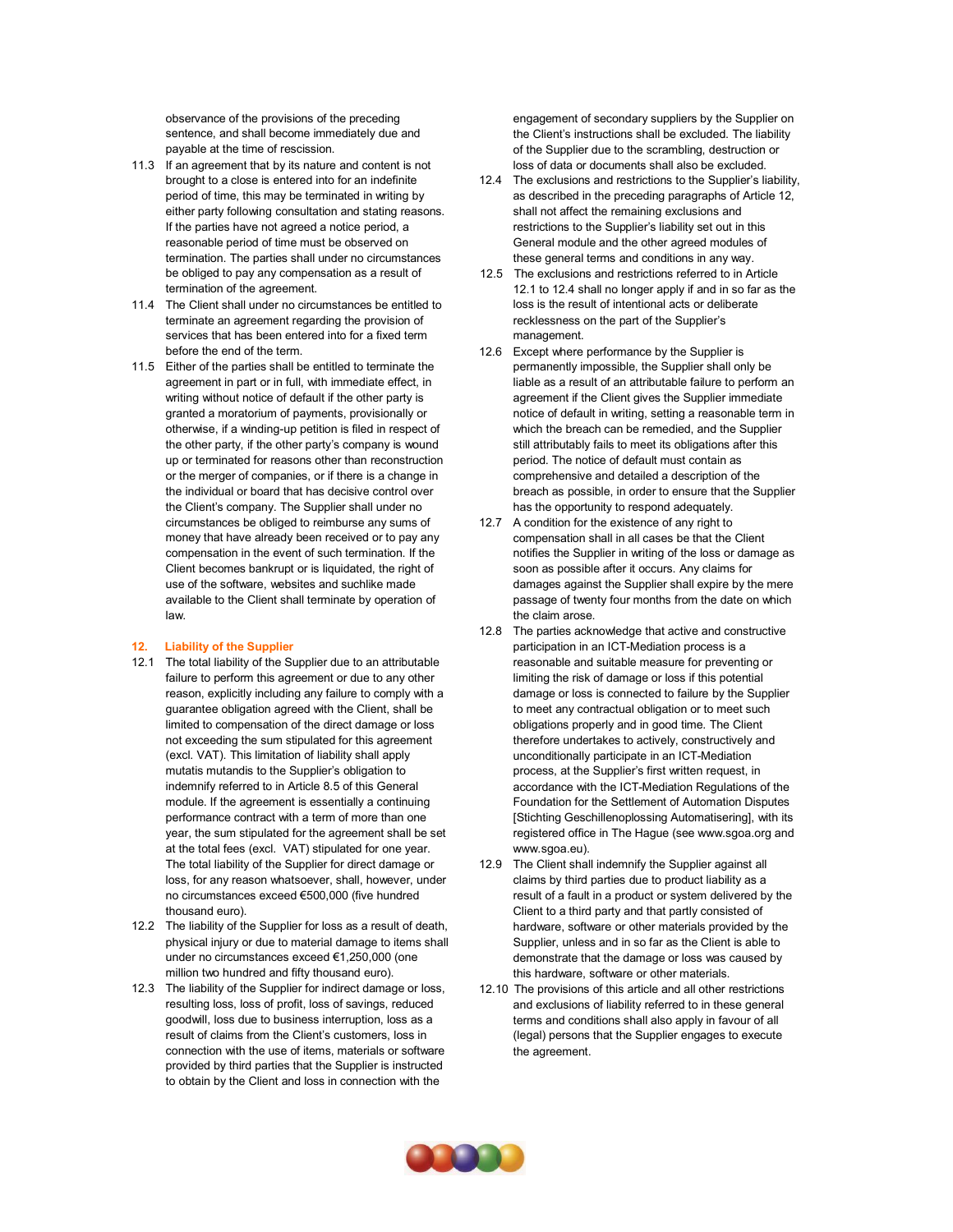#### **13. Force majeure**

- 13.1 Neither of the parties shall be obliged to meet any obligations, including any guarantee obligation agreed between the parties, if it is prevented from doing so as a result of force majeure. Force majeure shall include: (i) a situation of force majeure encountered by the Supplier's own suppliers, (ii) failure by secondary suppliers engaged by the Supplier on the Client's instructions to duly meet their obligations, (iii) the defectiveness of items, hardware, software or materials provided by third parties that the Supplier has been instructed to use by the Client, (iv) government measures, (v) electricity failure, (vi) faults affecting the internet, computer network or telecommunication facilities, (vii) war, (viii) workload, (ix) strike action, (x) general transport problems and (xi) the unavailability of one or more members of staff.
- 13.2 If a situation of force majeure lasts for longer than ninety days, either of the parties shall be entitled to terminate the agreement in writing. The services already performed on the basis of the agreement shall in this case be settled on a pro rata basis, and the parties shall not owe one another any other amounts.

#### **14. Changes and additional work**

- 14.1 If the Supplier has carried out work or performed other services that fall outside of the content or scope of the agreed work and/or services at the request or with the prior consent of the Client, such work or services shall be paid for by the Client in accordance with the agreed rates. If no rates have been agreed, the Supplier's standard rates shall apply. The Supplier shall under no circumstances be obliged to comply with such a request, and where it does comply, it may require the Client to enter into a separate written agreement for this purpose.
- 14.2 The Client accepts that work or services as referred to in this article may affect the agreed or anticipated time of completion of the services and the mutual responsibilities of the Client and the Supplier. The fact that (the demand for) additional work arises during the execution of the agreement shall under no circumstances constitute grounds for the Client to terminate or rescind the agreement.
- 14.3 In so far as a fixed price has been agreed in respect of the service, the Supplier shall, upon request, notify the Client in writing regarding the financial implications of the additional work or services as referred to in this Article.

#### **15. Transfer of rights and obligations**

- 15.1 The Client shall not be entitled to sell and/or transfer the rights and/or obligations arising from the agreement to a third party.
- 15.2 The Supplier shall be entitled to transfer its rights to the payment of fees to a third party.

#### **16. Applicable law and disputes**

- 16.1 The agreements between the Supplier and the Client shall be governed by Dutch law. The applicability of the Convention on Contracts for the International Sale of Goods 1980 is excluded.
- 16.2 Any disputes that may arise between the Supplier and the Client on the basis of an agreement concluded

between the Supplier and the Client or as a result of further agreements that arise from such an agreement, shall be settled through arbitration in accordance with the Arbitration Regulations of the Foundation for the Settlement of Automation Disputes, with its registered office in The Hague, without prejudice to the right of either of the parties to request an injunction in summary arbitral proceedings and without prejudice to the right of either of the parties to take precautionary legal measures (see [www.sgoa.org\)](http://www.sgoa.org/).

- 16.3 Contrary to the provisions of Article 16.2, either of the parties shall be entitled, however not obliged, to bring the matter before the District Court, Subdistrict Sector, if the matter relates to a dispute that according to the statutory rules governing jurisdiction falls within the subject-matter jurisdiction of the District Court, Subdistrict Sector. This shall only be the case, however, where the Supplier and/or the Client has/have not already brought arbitral proceedings for the resolution of disputes arising on the basis of the agreement concluded between the parties or further agreements that arise from such an agreement before the Foundation for the Settlement of Automation Disputes in accordance with the Foundation's Arbitration Regulations. If the matter is brought before the District Court, Subdistrict Sector, by one or more of the parties for processing and a decision, subject to due observance of the previous subclause, the District Court, Subdistrict Sector, shall have jurisdiction to process the matter and reach a decision.
- 16.4 Before instituting arbitral proceedings as referred to in Article 16.2, either of the parties shall commence ICT-Mediation proceedings in accordance with the ICT-Mediation Regulations of the Foundation for the Settlement of Automation Disputes in The Hague. ICT-Mediation proceedings in accordance with these regulations are aimed at mediation by one or more mediators. The other party shall undertake to actively participate in any ICT-Mediation proceedings that are instituted, and shall in any event be legally obliged to attend at least one joint meeting between the mediators and the parties, in order to ensure that this extrajudicial form of dispute resolution has a chance of success. Either of the parties shall be at liberty to terminate the ICT-Mediation proceedings at any time following an initial discussion between the mediators and the parties. The provisions of this subclause shall not prevent either of the parties from requesting an injunction in summary (arbitral) proceedings or from taking precautionary legal measures where they deem this to be necessary (see [www.sgoa.org](http://www.sgoa.org/) an[d](http://www.sgoa.eu/) [www.sgoa.eu\)](http://www.sgoa.eu/).

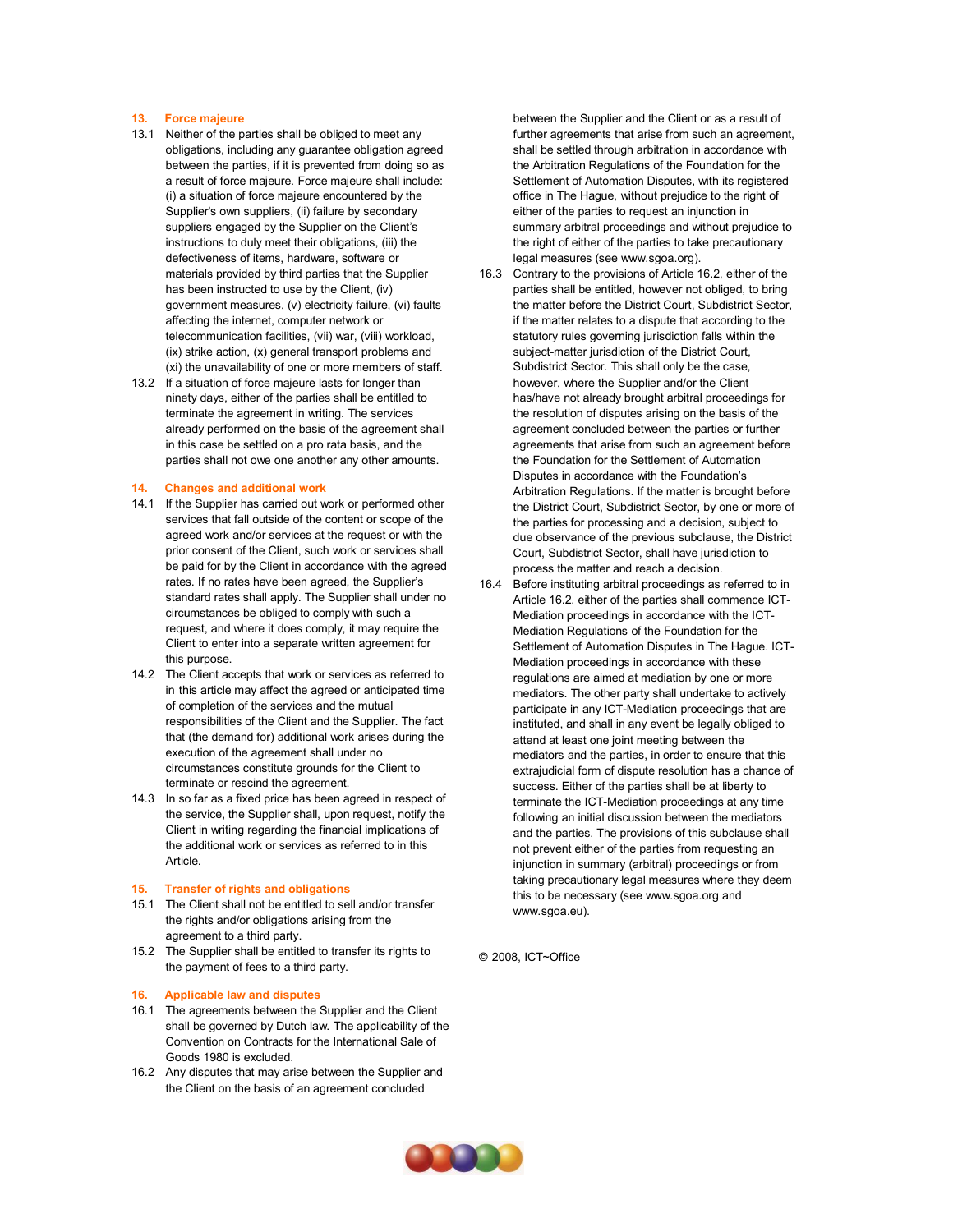# **ICT~Office Terms and Conditions** Module 1 Software License

*The ICT~Office Terms and Conditions are filed with the Chamber of Commerce for the Central Netherlands under number 30174840.*

# **1. Applicability**

- 1.1 The ICT~Office Terms and Conditions consist of the General module as well as one or more specific modules per product or service. The provisions of this module shall apply in addition to the provisions of the General module in the event that the Supplier makes software available to the Client for use on the basis of a license.
- 1.2 The provisions of this module are inextricably linked with the provisions of the General module. In the case of conflict between the provisions of the General module and the provisions of this module, the latter shall prevail.

## **2. Right of use**

- 2.1 The Supplier shall make the computer programs specified in the agreement and the corresponding user documentation, hereinafter referred to as 'the software', available to the Client for use.
- 2.2 Except where agreed otherwise in writing, the Supplier's obligation to provide and the Client's right of use shall solely extend to the so-called software object code. The Client's right of use shall not extend to the software source code. The software source code and the technical documentation produced during the development of the software shall not be made available to the Client under any circumstances, even if the Client is prepared to pay financial compensation for this information.
- 2.3 Except where agreed otherwise in writing, the Supplier shall not be obliged to provide any software or program or data libraries other than those agreed, even if these are required for the use and/or maintenance of the software. If, contrary to the foregoing, the Supplier is required to provide software and/or program or data libraries other than those agreed, the Supplier may require the Client to enter into a separate written agreement for this purpose.
- 2.4 Except where otherwise agreed in writing, the Supplier's performance obligations shall not include the maintenance of the software and/or the provision of support to the users of the software. If, contrary to the foregoing, the Supplier is also required to provide such maintenance and/or support, the Supplier may require the Client to enter into a separate written agreement for this purpose.

2.5 Without prejudice to the provisions of the General module, the right of use of the software shall in all cases be non-exclusive, nontransferable and non-sublicensable.

### **3. Restrictions on use**

3.1 The Client shall strictly observe the restrictions on the right of use of the software agreed between the parties at all times. The Client is aware that the violation of an agreed restriction on use shall constitute both breach of the contract with the Supplier and an infringement of the intellectual property rights in respect of the software. The agreed restrictions on use may relate to such aspects as:

- the kind or type of hardware that the software is designed for, and/or

- the maximum number of processing units that the software is designed for, and/or

- specific – referred to by name or job title or otherwise – individuals who may use the software within the Client's organisation, and/or - the maximum number of users who may use the software – simultaneously or otherwise – within the Client's organisation, and/or - the location at which the software may be used, and/or

- specific forms and purposes of use (e.g. commercial use or use for private purposes), and/or

- any other quantitative or qualitative restriction.

- 3.2 If the parties have agreed that the software may only be used in combination with specific hardware or a specific kind or type of hardware, the Client shall be entitled in the event of malfunction of the relevant hardware to use the software on other hardware of the same kind or type until the original hardware is restored to working order.
- 3.3 The Supplier may require the Client to refrain from using the software until such time as the Client has requested and obtained one or more codes (passwords, identity codes etc.), required for use, from the Supplier, its own supplier, or the software manufacturer. The Supplier shall be entitled to arrange for technical measures to be taken at any time in order to protect the software against unlawful use and/or against use in a manner or for purposes other than those agreed between the parties.

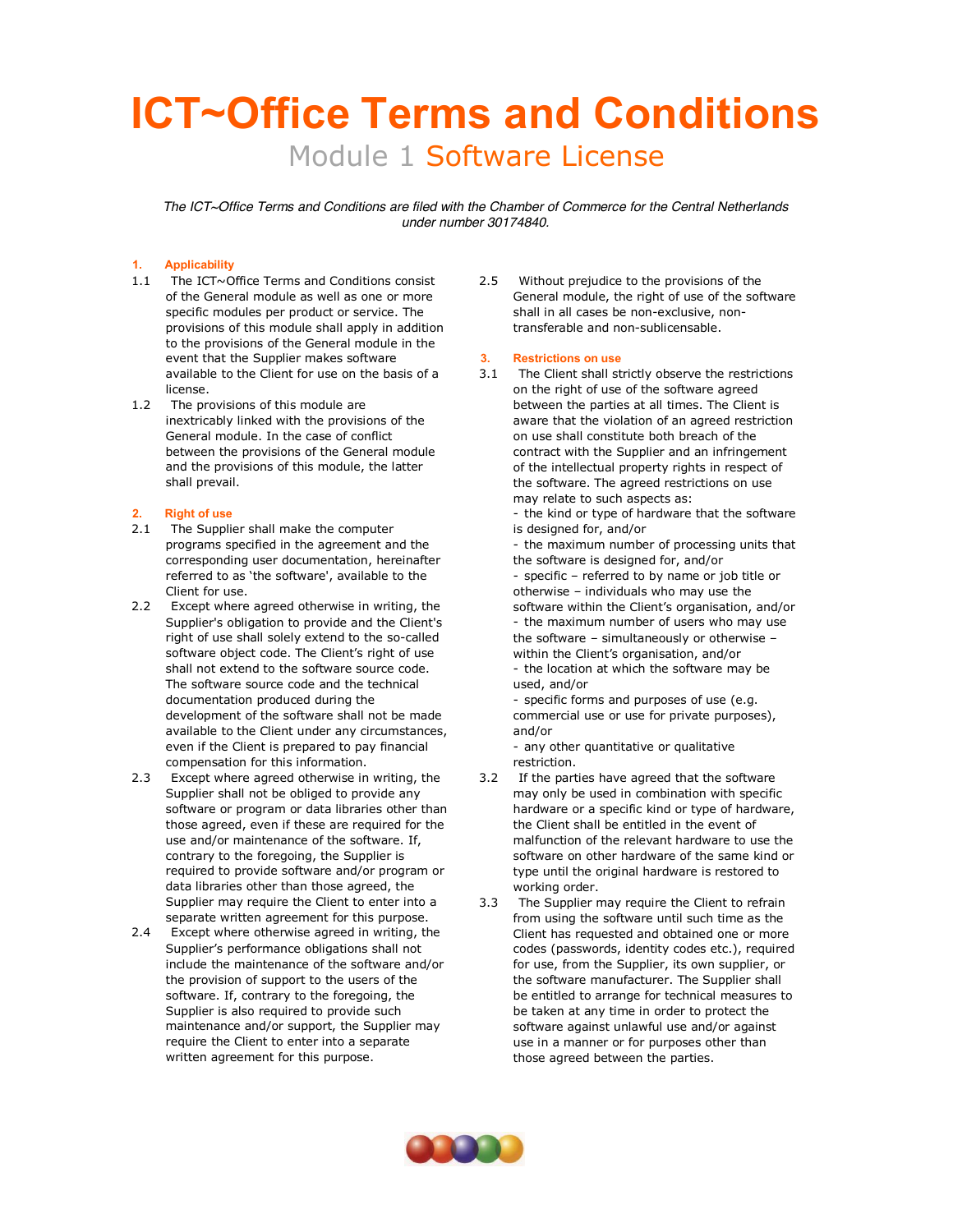- 3.4 Under no circumstances shall the Client remove or circumvent technical provisions intended to protect the software, or arrange for this to be carried out.
- 3.5 Except where agreed otherwise in writing, the Client shall only be permitted to use the software within and on behalf of its own company or organisation and only for the intended use. Except where agreed otherwise in writing, the Client shall not use the software to process data on behalf of third parties, e.g. for services such as 'time-sharing', 'application service provision', 'software as a service' and 'outsourcing'.
- 3.6 The Client shall not be permitted to sell, rent out, transfer or grant restrictive rights to the software, the media on which the software is stored and the certificates of authenticity issued by the Supplier on provision of the software, or to make these available to third parties in any way or for any purpose. The Client shall also refrain from granting third parties access – remote or otherwise – to the software or providing the software to a third party for the purpose of hosting, even if the third party in question only uses the software on behalf of the Client.
- 3.7 Upon request, the Client shall immediately lend its full cooperation to any investigations to be conducted by or on behalf of the Supplier in relation to the Client's compliance with the agreed restrictions on use. At the first request of the Supplier, the Client shall grant the Supplier access to its buildings and systems. The Supplier shall maintain the confidentiality of all company information to be regarded as confidential that the Supplier obtains from or on the premises of the Client within the context of this type of investigation, in so far as this information does not relate to the use of the software itself.

# **4. Delivery and installation**

- 4.1 The Supplier shall deliver the software to the Client on data media in the agreed format or, if no clear agreements have been made in this regard, on data media in a format to be determined by the Supplier. Alternatively, the Supplier shall deliver the software to the Client using telecommunication facilities (online). The Supplier shall determine the delivery method.
- 4.2 The Supplier shall only install the software on the Client's premises if this has been agreed between the parties in writing. If no explicit agreements have been made in this regard, the Client itself shall install, set up, parameterise and tune the software, and adapt the hardware used and operating environment where necessary. Except where agreed otherwise in writing, the Supplier shall not be obliged to carry out data conversion.

4.3 The user documentation shall be provided in paper or digital format, with the content to be determined by the Supplier. The Supplier shall decide on the format and language in which the user documentation is provided.

#### **5. Acceptance test and acceptance**

- 5.1 If the parties have not agreed that an acceptance test will be carried out, the Client shall accept the software in the condition that it is in at the time of delivery ('as is'), therefore with all visible and invisible errors and defects, without prejudice to the Supplier's obligations pursuant to the guarantee scheme in Article 9 of this module.
- 5.2 If the parties have agreed to an acceptance test in writing, the provisions of Article 5.3 to 5.10 inclusive of this module shall apply.
- 5.3 Where this module refers to 'errors', this shall be understood to mean the substantial failure to meet the functional or technical specifications of the software made known by the Supplier in writing and, if the software is entirely or partly custom-designed, the functional or technical specifications explicitly agreed between the parties in writing. An error shall only be deemed to exist if the Client is able to demonstrate the error and if it can be reproduced. The Client is obliged to notify the Supplier immediately of any errors.
- 5.4 If an acceptance test has been agreed to, the test period shall be fourteen days following delivery or, if it has been agreed in writing that the Supplier will carry out the installation, following completion of the installation. The Client is not entitled to use the software for productive or operational purposes during the test period. The Client shall carry out the agreed acceptance test on the software using appropriately qualified personnel, with an adequate scope and in sufficient depth, and will provide the Supplier with a written, clear and understandable report on the test results.
- 5.5 If an acceptance test has been agreed to, the Client shall be obliged to assess under its full and exclusive responsibility whether the software delivered conforms to the functional or technical specifications made known by the Supplier in writing and, if the software is entirely or partly custom-designed, the functional or technical specifications agreed between the parties in writing. Except where agreed otherwise in writing, the assistance provided by the Supplier during the performance of an acceptance test shall be entirely at the Client's risk.
- 5.6 The software shall be deemed to have been accepted between the parties: a. if the parties have not agreed to an acceptance test: on delivery or, if it has been

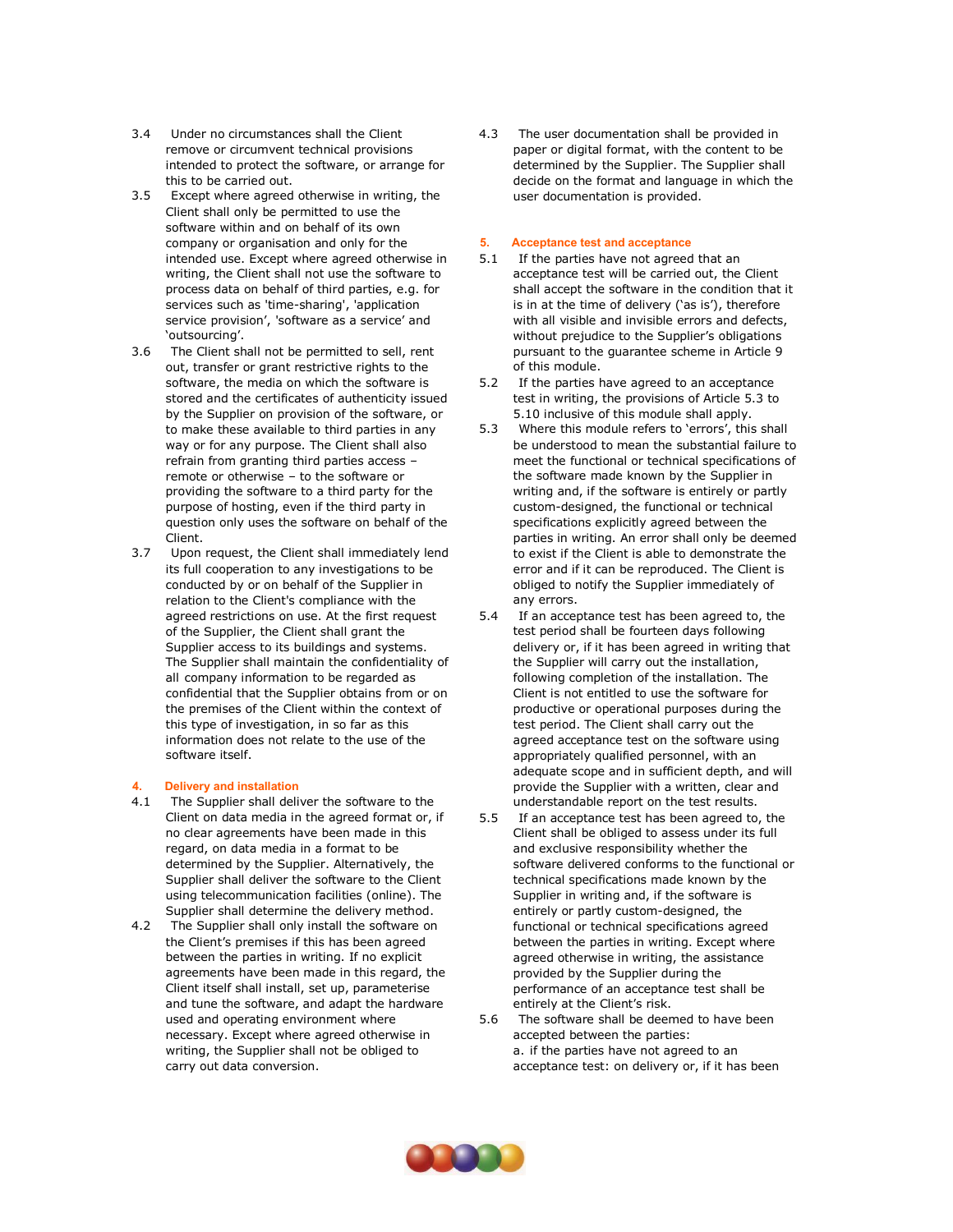agreed in writing that the Supplier will carry out the installation, on completion of the installation, or

b. if the parties have agreed to an acceptance test: on the first day following the test period, or

c. if the Supplier receives a test report as referred to in Article 5.7 before the end of the test period: at such time as the errors described in the test report have been fixed, notwithstanding the presence of defects that do not preclude acceptance according to Article 5.8. Contrary to the above, if the Client uses the software for productive or operational purposes before the time of explicit acceptance, the software shall be deemed to have been accepted in full from the time at which such use commenced.

- 5.7 If on carrying out the agreed acceptance test it emerges that the software contains errors, the Client shall notify the Supplier of the errors no later than on the last day of the test period by means of a written and detailed test report. The Supplier shall make every effort to fix the errors identified within a reasonable period of time, whereby the Supplier shall be entitled to install temporary solutions, workarounds or problemavoiding restrictions in the software.
- 5.8 Acceptance of the software may not be withheld on grounds that do not relate to the specifications explicitly agreed between the parties, nor due to the existence of minor defects, these being defects that cannot reasonably be deemed to prevent the operational or productive use of the software, without prejudice to the Supplier's obligation to fix these minor defects within the context of the guarantee scheme in Article 9, if and in so far as applicable. Acceptance may also not be withheld on the basis of aspects of the software that can only be assessed subjectively, such as aesthetic aspects and aspects relating to the design of user interfaces.
- 5.9 If the software is delivered and tested in stages and/or parts, the non-acceptance of a specific stage and/or part shall not affect the acceptance of a previous stage and/or other part, where appropriate.
- 5.10 Acceptance of the software by one of the methods referred to in this Article shall mean that the Supplier is discharged in respect of compliance with its obligations in relation to the provision and delivery of the software and, if it has been agreed that the Supplier will carry out the installation, with its obligations in relation to the installation of the software. Acceptance of the software shall not affect the Client's rights pursuant to Article 5.8 in relation to minor errors and Article 9 in relation to the guarantee scheme.

### **6. Term of the agreement**

- 6.1 The agreement regarding the provision of the software has been entered into for the term agreed between the parties. If no term has been agreed, a term of one year shall apply. The agreement shall commence on the day on which the Client is provided with the software. The term of the agreement shall be extended automatically by the term of the original period each time, unless the Client or the Supplier terminates the agreement in writing with due observance of a notice period of three months prior to the end of the period in question.
- 6.2 The Client shall return all copies of the software that it has in its possession to the Supplier immediately following expiry of the right of use of the software. If the parties have agreed that the Client will destroy the relevant copies at the end of the agreement, the Client shall notify the Supplier immediately in writing that this has been carried out. The Supplier shall not be obliged to provide the Client with assistance on or after expiry of the right of use with a view to data conversion required by the Client.

### **7. Right of use fee**

7.1. Except where agreed otherwise in writing, the right-of-use fee agreed between the parties shall be due on the dates agreed between the parties or, if no dates have been agreed:

> a. if the parties have not agreed that the Supplier will carry out the installation of the software: on delivery of the software or, if the right-of-use fee is due periodically, on delivery of the software and subsequently on commencement of each new right-of-use period;

b. if the parties have agreed that the Supplier will carry out the installation of the software: on completion of the installation of the software or, if the right-of-use fee is due periodically, on completion of the installation of the software and subsequently on commencement of each new right-of-use period.

7.2 Except where agreed otherwise in writing, the Supplier shall not be obliged to install or adapt the software. If, contrary to the foregoing, the Supplier is also required to carry out installation activities or activities in relation to the adaptation of the software, the Supplier may require the Client to enter into a separate written agreement for this purpose. Such work shall be invoiced separately at the Supplier's standard rates as the occasion arises.

### **8. Modification of the software**

8.1 Except where agreed otherwise in writing and notwithstanding exceptions set out in law, the Client shall not be entitled to modify the software in part or in full without the prior written consent of the Supplier. The Supplier shall at all times be entitled to refuse its

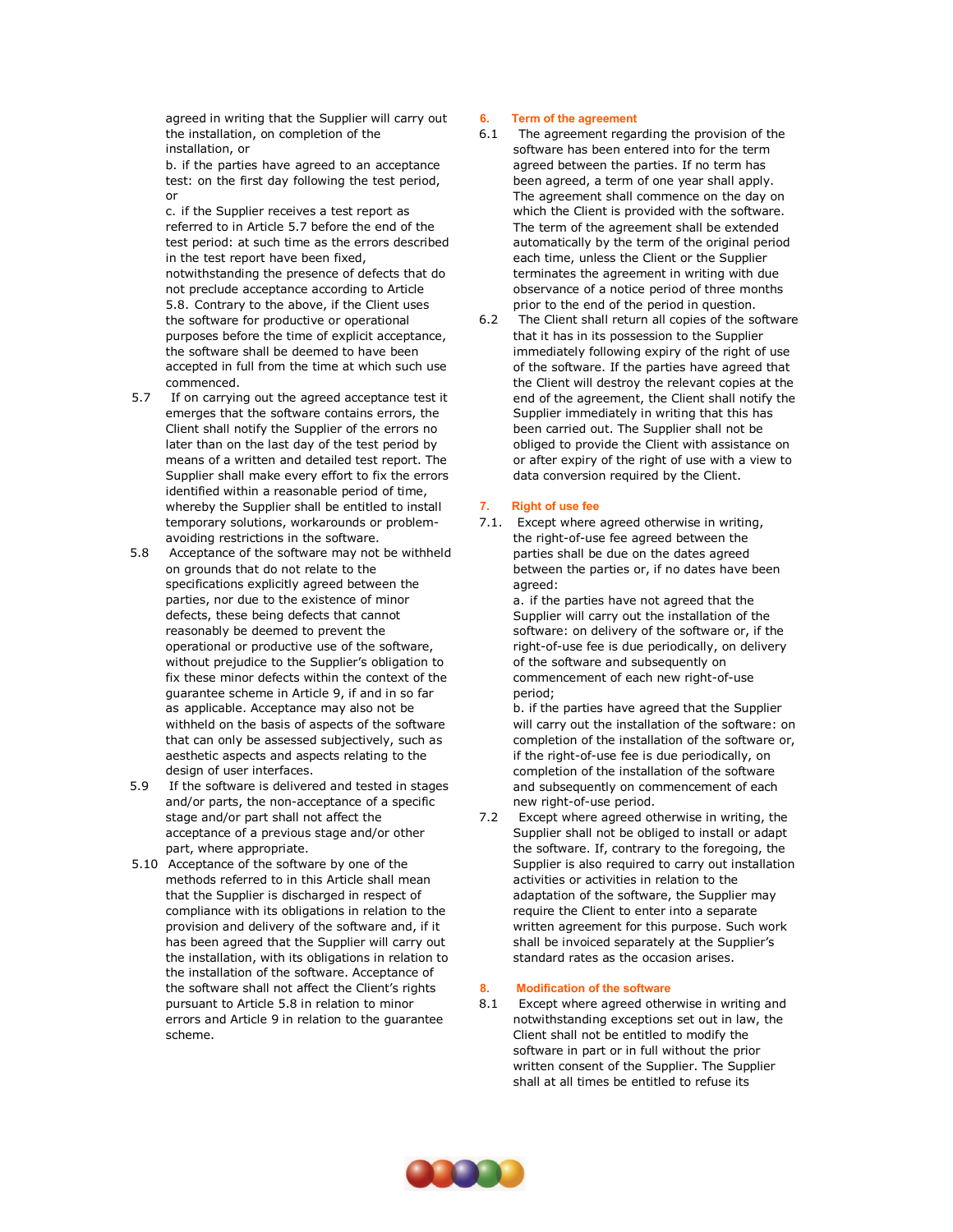consent or to attach conditions to its consent, including conditions in relation to the method and quality of implementation of the modifications required by the Client.

8.2 The Client shall bear all risks associated with modifications carried out by or on behalf of the Client by third parties with the consent of the Supplier or otherwise.

#### **9. Guarantee**

- 9.1 The Supplier shall not guarantee that the software made available to the Client will be fit for the actual and/or intended use by the Client. The Supplier shall also not guarantee that the software will operate with no interruptions, errors or defects or that all errors and defects will always be fixed.
- 9.2 The Supplier shall make every effort to fix errors in the software within the meaning of Article 5.3 of this module within a reasonable period of time if the Supplier receives detailed, written notification of these errors within a period of three months following delivery or, if the parties have agreed to an acceptance test, within three months of acceptance. Errors shall be fixed free of charge, unless the software was developed on behalf of the Client other than at a fixed price, in which case the Supplier shall invoice the costs associated with fixing the errors at its standard rates. The Supplier shall be entitled to invoice the costs of fixing errors at its standard rates in the event of operational errors or improper use by the Client, or other causes that are not attributable to the Supplier, or if the errors could have been discovered during the execution of the agreed acceptance test. The Supplier shall not be obliged to fix errors if the Client has made changes to the software, or has arranged for this to be carried out, without the written consent of the Supplier. Such consent shall not be withheld on unreasonable grounds.
- 9.3 The fixing of errors shall take place at a location to be determined by the Supplier. The Supplier shall be entitled to install temporary solutions, workarounds or problem-avoiding restrictions in the software at any time.
- 9.4 Under no circumstances shall the Supplier be obliged to recover scrambled or lost data.
- 9.5 The Supplier shall not be obliged to fix errors that are reported following expiry of the guarantee period referred to in Article 9.2 of this module, unless the parties have entered into a separate maintenance agreement that incorporates an obligation to this effect.

#### **10. Confidentiality**

10.1 The Client acknowledges that the software is of a confidential nature and that this software contains trade secrets of the Supplier, its own suppliers and/or the software manufacturer.

#### **11. Maintenance agreement**

11.1 If the Client has not entered into a maintenance agreement with the Supplier at the same time as concluding an agreement regarding the provision of the software, the Supplier shall not be obliged to enter into a maintenance agreement in respect of the software at a later point in time.

### **12. Software from third party suppliers**

If and in so far as the Supplier provides the Client with software from third parties, the (license) terms imposed by such third parties in relation to the software shall apply, provided that the Supplier has notified the Client of such terms in writing, notwithstanding any varying provisions in these general terms and conditions. The Client accepts the abovementioned terms imposed by third parties. These terms shall be available to the Client for inspection on the Supplier's premises and the Supplier shall provide the Client with a copy of the terms free of charge upon request. If and in so far as the abovementioned terms imposed by third parties in the relationship between the Client and the Supplier are deemed not to apply for any reason whatsoever, or are declared to be inapplicable, the provisions of these general terms and conditions shall apply in full.

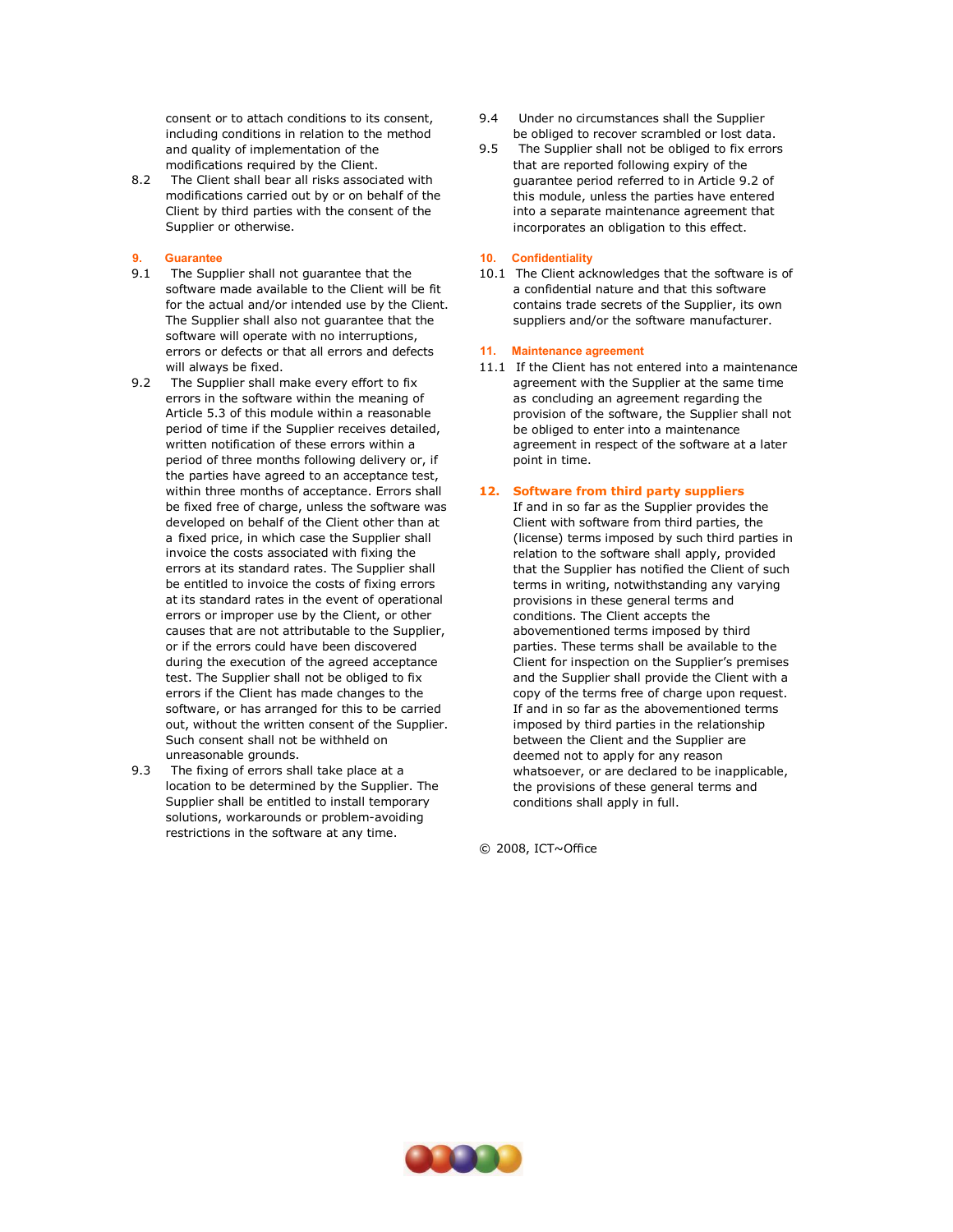# **ICT~Office Terms and Conditions** Module 2 Development of software

*The ICT~Office Terms and Conditions are filed with the Chamber of Commerce for the Central Netherlands under number 30174840.*

# **1. Applicability**

- 1.1 The ICT~Office Terms and Conditions consist of the General module as well as one or more specific modules per product or service. The provisions of this module shall apply in addition to the provisions of the General module in the event that the Supplier develops software on behalf of the Client for the Client or one or more third parties and installs the software where applicable.
- 1.2 The provisions of this module are inextricably linked with the provisions of the General module. In the case of conflict between the provisions of the General module and the provisions of this module, the latter shall prevail.

#### **2. Specifications of the software**

- 2.1 If the Supplier has not already been provided with specifications or a design by or on behalf of the Client before entering into the agreement, the parties shall draw up written specifications in consultation with regard to what software will be developed and how the development will take place. The parties both acknowledge that effective coordination and good mutual communication are essential factors in the proper specification, design and development of software. Collaboration and mutual communication will take place wherever possible subject to due observance of any project plan, arrangements and/or procedures agreed between the parties in writing.
- 2.2 The Client shall at all times guarantee the correctness, completeness and consistency of any information, specifications and designs submitted to the Supplier, even if such information, specifications and designs have been provided by a third party. Any errors, omissions or inconsistencies shall at all times be at the risk and expense of the Client.
- 2.3 The Supplier is entitled, however not obliged, to check the correctness, completeness and consistency of the information, specifications or designs submitted to it and on identifying any errors or omissions to suspend the agreed work until such time as the Client has fixed the errors or omissions in question. The Client undertakes to notify the Supplier in all cases as soon and in as much detail as possible of any errors or omissions in the specifications or the design for

the software to be developed of which it becomes aware.

2.4 If the parties are using a development method that is characterised by the basic principle that the design and/or development of parts of the software shall be governed by a prioritisation in relation to the specifications that is to be determined in greater detail during the execution of the agreement, this prioritisation shall in all cases be drawn up in consultation between the parties.

#### **3. Development of the software**

- 3.1 The Supplier shall develop the software with due care, subject to due observance of the software specifications or design and – where appropriate – with due observance of the project plan, methods, techniques, arrangements and/or procedures agreed in writing with the Client. Before commencing the development work, the Supplier may require the Client to issue a written declaration of its full and unconditional agreement to the specifications or design. The Supplier shall be entitled to suspend its activities until such time as the Client has issued a written declaration of its full and conditional approval to the specifications or design.
- 3.2 The Supplier shall in all cases carry out the development work on the basis of a best efforts obligation, unless and in so far as the Supplier has explicitly undertaken in the written agreement to achieve a specific result and the result in question is sufficiently determined.
- 3.3 If it has been agreed that the development of the software will take place in stages or if the Supplier is using a development method that is based on phased implementation, the Supplier shall be entitled to delay the start of the services associated with a stage until such time as the Client has approved the results of the previous stage in writing.
- 3.4 Except where otherwise agreed in writing, the Supplier shall not be obliged to follow timely and well-founded instructions issued by the Client during the realisation of the development work. The Supplier shall not be obliged to follow instructions that change or extend the content or scope of the Supplier's performance obligations. If such instructions are followed, however, compensation shall be provided for

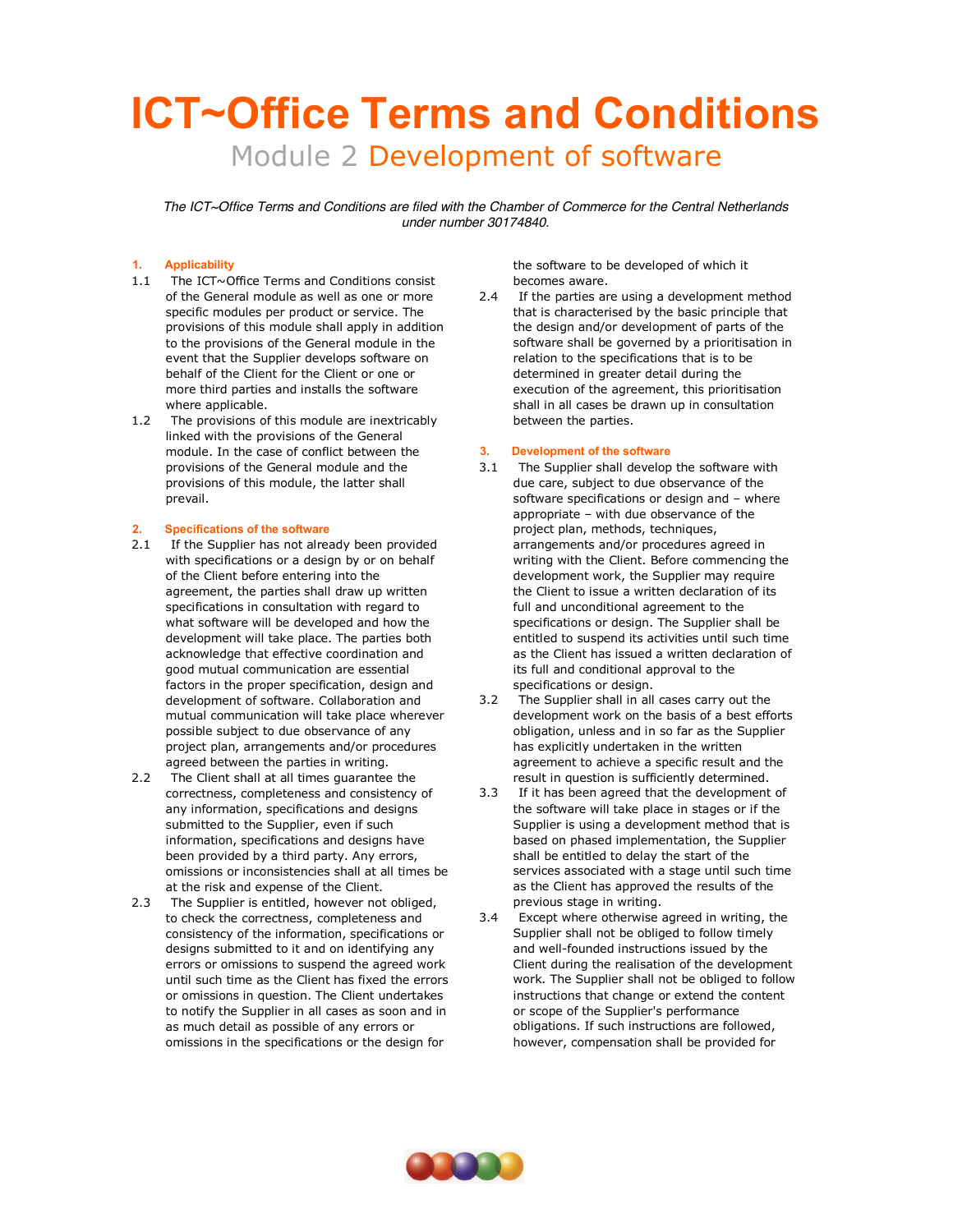the work in question in accordance with the Supplier's standard rates.

- 3.5 If the agreement regarding the development of software has been entered into with a view to execution by one or more specific individuals, the Supplier shall at all times be entitled to replace these individuals, following consultation with the Client, at a time to be determined by the Supplier with one or more other individuals with the same qualifications.
- 3.6 On request, the Client shall provide the Supplier with the opportunity to carry out the work outside of normal working days and working hours at the Client's offices or site.

#### **4. Delivery and installation**

- 4.1 The Supplier shall deliver the software to the Client on data media of the agreed type and format, or using telecommunication facilities (online). The Supplier shall determine the delivery method.
- 4.2 The Supplier will only install the software on the Client's premises if this has been agreed between the parties in writing. If no explicit agreements have been made in this regard, the Client itself shall install, set up, parameterise and tune the software, and adapt the hardware used and operating environment where necessary. Except where agreed otherwise in writing, the Supplier shall not be obliged to carry out data conversion.
- 4.3 The user documentation shall be provided in paper or digital format. The Supplier shall decide on the format and language in which the user documentation is provided.

#### **5. Acceptance test and acceptance**

- 5.1 If the parties have not agreed that an acceptance test will be carried out, the Client shall accept the software in the condition that it is in at the time of delivery ('as is'), therefore with all visible and invisible errors and defects, without prejudice to the Supplier's obligations pursuant to the guarantee in Article 11 of this module.
- 5.2 If the parties have agreed to an acceptance test in writing, the provisions of Article 5.3 to 5.10 inclusive of this module shall apply.
- 5.3 Where this module refers to 'errors', this shall be understood to mean the substantial failure to meet the functional or technical specifications explicitly agreed in writing between the parties. An error shall only be deemed to exist if the Client is able to demonstrate the error and if it can be reproduced. The Client is obliged to notify the Supplier immediately of any errors.
- 5.4 If an acceptance test has been agreed to, the test period shall be fourteen days following delivery or, if it has been agreed in writing that the Supplier will carry out the installation, following completion of the installation. The Client is not entitled to use the software for

productive or operational purposes during the test period. The Client shall carry out the agreed acceptance test on the (interim) results of the development work using appropriately qualified personnel, with an adequate scope and in sufficient depth, and will provide the Supplier with a written, clear and understandable report on the test results.

- 5.5 If an acceptance test has been agreed to, the Client shall be obliged to assess under its full and exclusive responsibility whether the software delivered conforms to the functional or technical specifications made known by the Supplier in writing and, if the software is entirely or partly custom-designed, the functional or technical specifications explicitly agreed between the parties in writing. Except where agreed otherwise in writing, any assistance provided by or on behalf of the Supplier during the performance of an acceptance test shall be entirely at the risk and expense of the Client.
- 5.6 The software shall be deemed to have been accepted between the parties: a. if the parties have not agreed to an acceptance test: on delivery or, if it has been agreed in writing that the Supplier will carry out the installation, on completion of the installation, or

b. if the parties have agreed to an acceptance test: on the first day following the test period, or

c. if the Supplier receives a test report as referred to in Article 5.7 before the end of the test period: at such time as the errors described in the test report have been fixed, notwithstanding the presence of defects that do not preclude acceptance according to Article 5.8. Contrary to the above, if the Client uses the software for productive or operational purposes before the time of explicit acceptance, the software shall be deemed to have been accepted in full from the time at which such use commenced.

- 5.7 If on carrying out the agreed acceptance test it emerges that the software contains errors, the Client shall notify the Supplier of the errors no later than on the last day of the test period by means of a written and detailed test report. The Supplier shall make every effort to fix the errors identified within a reasonable period of time, whereby the Supplier shall be entitled to install temporary solutions, program bypasses or problem-avoiding restrictions in the software.
- 5.8 Acceptance of the software may not be withheld on grounds that do not relate to the specifications explicitly agreed between the parties, nor due to the existence of minor errors, these being errors that cannot reasonably be deemed to prevent the operational or productive use of the software, without prejudice to the Supplier's obligation to

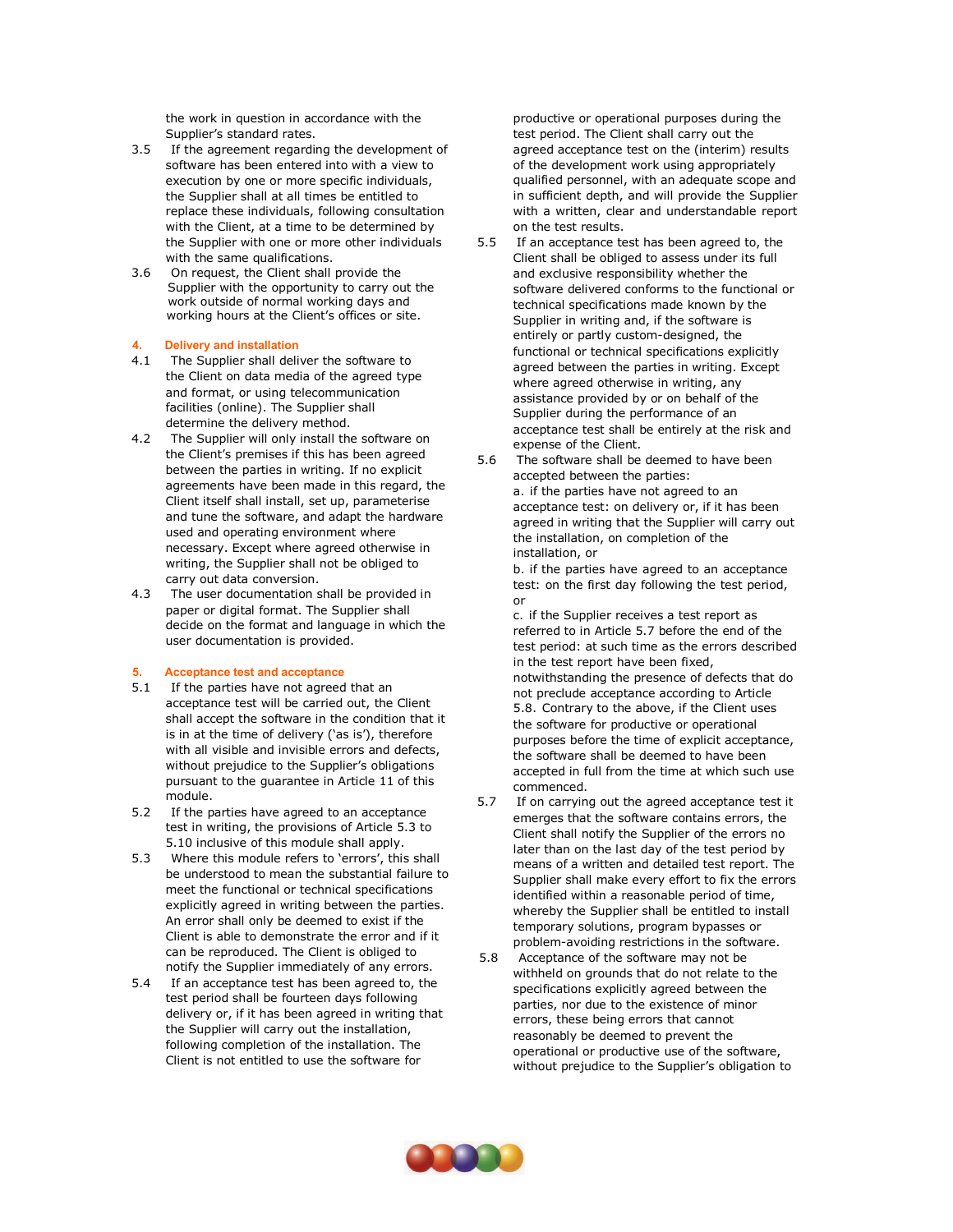fix these minor errors within the context of the guarantee scheme in Article 11, if and in so far as applicable. Acceptance may also not be withheld on the basis of aspects of the software that can only be assessed subjectively, such as aesthetic aspects and aspects relating to the design of user interfaces.

- 5.9 If the software is delivered and tested in stages and/or parts, the non-acceptance of a specific stage and/or part shall not affect the acceptance of a previous stage and/or other part, where appropriate.
- 5.10 Acceptance of the software by one of the methods referred to in this Article shall mean that the Supplier is discharged in respect of compliance with its obligations in relation to the development of the software and, if it has been agreed that the Supplier will carry out the installation, with its obligations in relation to the installation of the software. Acceptance of the software shall not affect the Client's rights pursuant to Article 5.8 in relation to minor errors and Article 11 in relation to the guarantee scheme.

#### **6. Right of use**

- 6.1 The Supplier shall make the software developed on behalf of the Client and the corresponding user documentation available to the Client for use.
- 6.2 The software source code and the technical documentation produced during the development of the software shall only be made available to the Client if and in so far as this has been agreed in writing. If this is the case, the Client shall be entitled to make changes to this software. If the Supplier is ordered in court to provide the Client with the source code and/or technical documentation, the Supplier may impose a reasonable fee.
- 6.3 Except where agreed otherwise in writing, the Supplier shall not be obliged to provide the auxiliary software and program or data libraries required for the use and/or maintenance of the software. If, contrary to the foregoing, the Supplier is also required to provide auxiliary software and/or program or data libraries, the Supplier may require the Client to enter into a separate written agreement for this purpose. The provision of such auxiliary software and/or program or data libraries shall be invoiced separately at the Supplier's standard rates as appropriate.
- 6.4 Except where otherwise agreed in writing, the Supplier's performance obligations shall not include the maintenance of the software and/or the provision of support to the users of the software. If, contrary to the foregoing, the Supplier is also required to provide maintenance and/or support, the Supplier may require the Client to enter into a separate written agreement for this purpose. Such work

and services shall be invoiced separately at the Supplier's standard rates as appropriate.

6.5 Without prejudice to the provisions of the General module, the right of use of the software shall in all cases be non-exclusive, nontransferable and non-sublicensable.

#### **7. Restrictions on use**

- 7.1 If the written agreement explicitly stipulates that all design and development costs shall be borne exclusively and in full by the Client, the right of use of the software developed on behalf of the Client shall not be subject to any restrictions, without prejudice to the remaining provisions of the general terms and conditions, including the provisions of Article 7.6 of this module.
- 7.2 If the parties have agreed to restrictions on use, the Client shall strictly comply with the agreed restrictions on the right of use of the software in all cases. The Client is aware that the violation of an agreed restriction on use shall constitute both breach of the contract with the Supplier and an infringement of the intellectual property rights in respect of the software. The agreed restrictions on use may relate to such aspects as:

- the kind or type of hardware that the software is intended for, and/or

- the maximum number of processing units that the software is intended for, and/or

- specific – referred to by name or job title or otherwise – individuals who are permitted to use the software within the Client's organisation, and/or

- the maximum number of users who are permitted to use the software – simultaneously or otherwise – within the Client's organisation, and/or

- the location at which the software may be used, and/or

- specific forms and purposes of use (e.g. commercial use or use for private purposes), and/or

- any other quantitative or qualitative restriction.

- 7.3 If the parties have agreed that the software may only be used in combination with specific hardware or a specific kind or type of hardware, the Client shall be entitled in the event of malfunction of the relevant hardware to use the software on other hardware of the same kind or type for the duration of the malfunction.
- 7.4 The Supplier may require the Client to refrain from using the software until such time as the Client has requested and obtained one or more codes (passwords, identity codes etc.), required for use, from the Supplier, its own supplier, or the software manufacturer.
- 7.5 Under no circumstances shall the Client circumvent technical provisions intended to protect the software against unlawful or

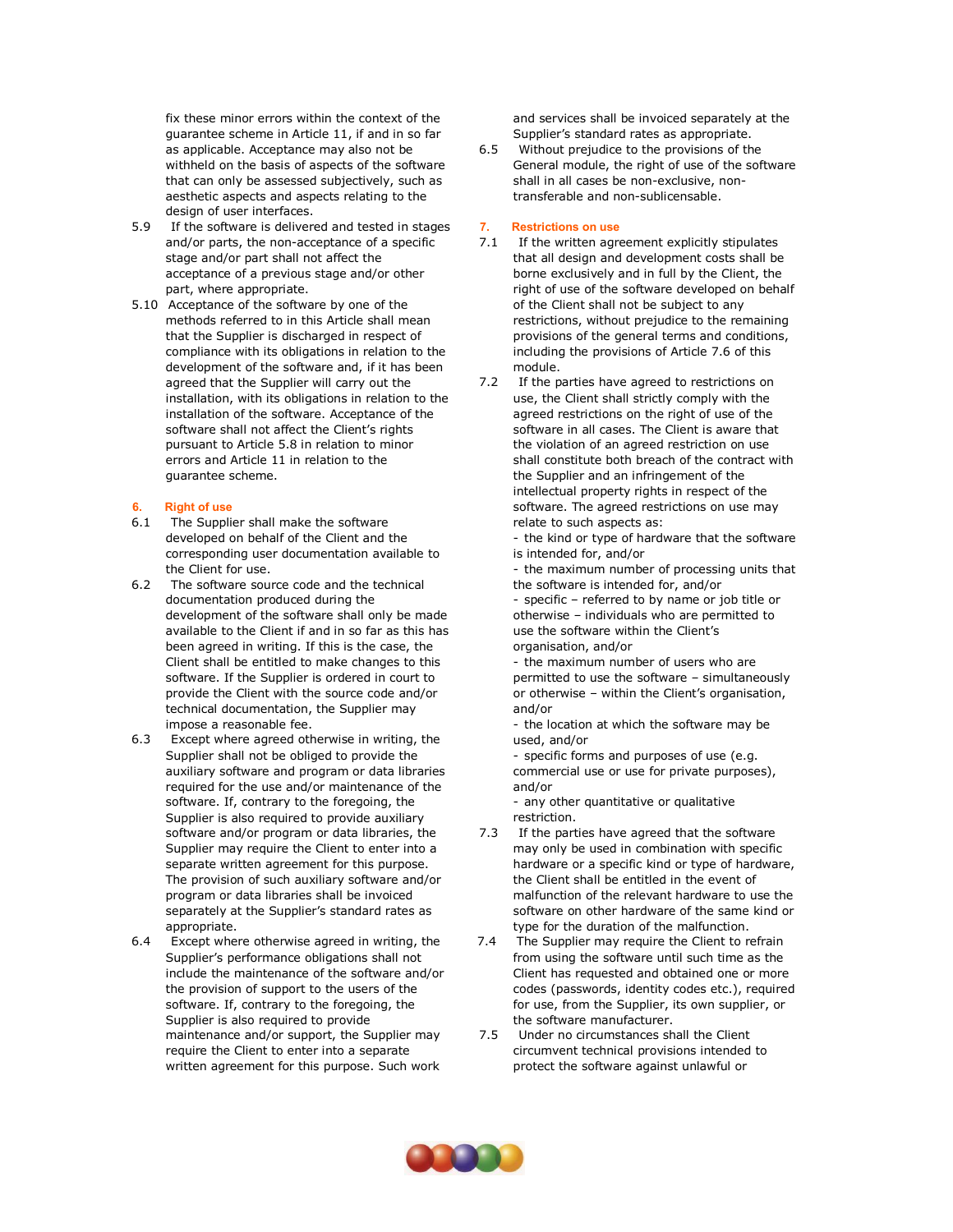unauthorised use, or arrange for this to be carried out.

- 7.6 Except where agreed otherwise in writing, the Client shall only be permitted to use the software within and on behalf of its own company or organisation. Except where agreed otherwise in writing, the Client shall not use the software to process data on behalf of third parties, e.g. for services such as 'time-sharing', 'application service provision', 'software as a service' and 'outsourcing'.
- 7.7 The Client shall not be permitted to sell, rent out, transfer or grant restrictive rights to the software and the media on which the software is stored, or to make these available to third parties in any way or for any purpose. The Client shall also refrain from granting third parties access – remote or otherwise – to the software or providing the software to a third party for the purpose of hosting, even if the third party in question only uses the software on behalf of the Client.
- 7.8 Upon request, the Client shall immediately lend its full cooperation to any investigations to be conducted by or on behalf of the Supplier in relation to the Client's compliance with the agreed restrictions on use. At the first request of the Supplier, the Client shall grant the Supplier access to its buildings and systems. The Supplier shall maintain the confidentiality of all company information to be regarded as confidential that the Supplier obtains from or on the premises of the Client within the context of this type of investigation, in so far as this information does not relate to the use of the software itself.

#### **8. Term of the agreement**

- 8.1 The software developed on behalf of the Client shall be made available to the Client for the term agreed between the parties. If no term has been agreed between the parties, the term of the right of use shall not be subject to a time limit and the Supplier shall not be entitled to terminate the agreement by giving notice, provided that the Client strictly complies with all of its obligations vis-à-vis the Supplier arising from the agreement.
- 8.2 Where appropriate, the Client shall return all copies of the software that it has in its possession to the Supplier immediately following expiry of the right of use of the software. If the parties have agreed that the Client will destroy the relevant copies at the end of the agreement, the Client shall notify the Supplier immediately in writing that this has been carried out. The Supplier shall not be obliged to provide the Client with assistance on or after expiry of the right of use with a view to data conversion required by the Client.

#### **9. Remuneration for development work**

- 9.1 If an invoicing schedule has not been agreed, all amounts relating to the development of software shall in each case be payable in arrears each calendar month.
- 9.2 Except where agreed otherwise in writing, the price for the development work shall also include the fee in respect of the right of use of the software.
- 9.3 Except where agreed otherwise in writing, the software development fee shall not include a fee for the auxiliary software and program and data libraries required by the Client, any installation services and any adjustments to and/or maintenance of the software. The right of use fee also does not include the provision of support to users of the software. Such work and services shall be invoiced separately at the Supplier's standard rates as appropriate.

#### **10. Modification of the software**

- 10.1 Except where agreed otherwise in writing and notwithstanding exceptions set out in law, the Client shall not be permitted to modify the software in part or in full without the prior written consent of the Supplier. The Supplier shall at all times be entitled to refuse its consent or to attach conditions to its consent, including conditions in relation to the method and quality of implementation of the modifications required by the Client.
- 10.2 The Client shall bear all risks associated with modifications carried out by or on behalf of the Client by third parties with the consent of the Supplier or otherwise.

### **11. Guarantee**

- 11.1 The Supplier shall not guarantee that the software developed on behalf of the Client will be suitable for the actual and/or envisaged use by the Client. The Supplier shall also not guarantee that the software will operate with no interruptions, errors or other defects or that all errors and defects will always be fixed.
- 11.2 The Supplier shall make every effort to fix errors in the software within the meaning of Article 5.3 of this module within a reasonable period of time if the Supplier receives detailed, written notification of these errors within a period of three months following delivery or, if the parties have agreed to an acceptance test, within three months of acceptance. Errors shall be fixed free of charge, unless the software was developed on behalf of the Client other than at a fixed price, in which case the Supplier shall invoice the costs associated with fixing the errors at its standard rates. The Supplier shall be entitled to invoice the costs of fixing errors at its standard rates in the event of operational errors or improper use by the Client, or other causes that are not attributable to the Supplier,

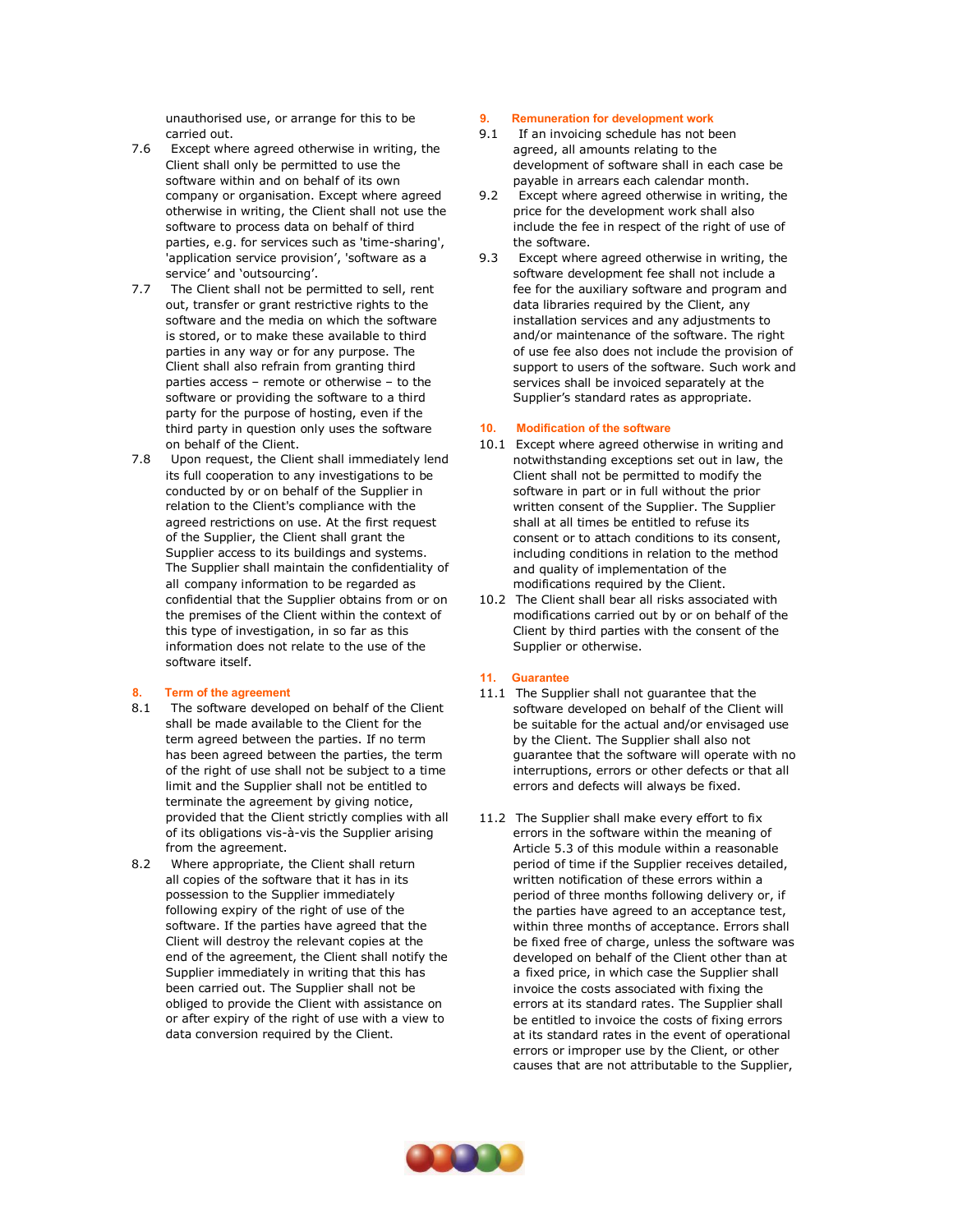or if the errors could have been discovered during the execution of the agreed acceptance test. The Supplier shall not be obliged to fix errors if the Client has made changes to the software, or has arranged for this to be carried out, without the written consent of the Supplier. Such consent shall not be withheld on unreasonable grounds.

- 11.3 The fixing of errors shall take place at a location to be determined by the Supplier. The Supplier shall be entitled to install temporary solutions, program bypasses or problem-avoiding restrictions in the software at any time.
- 11.4 Under no circumstances shall the Supplier be obliged to recover scrambled or lost data.
- 11.5 The Supplier shall not be obliged to fix errors that are reported following expiry of the guarantee period referred to in Article 11.2 of this module, unless the parties have entered into a separate maintenance agreement that incorporates an obligation to this effect.

#### **12. Confidentiality**

12.1 The Client acknowledges that the software is of a confidential nature and contains trade secrets of the Supplier, its own suppliers and/or the software manufacturer.

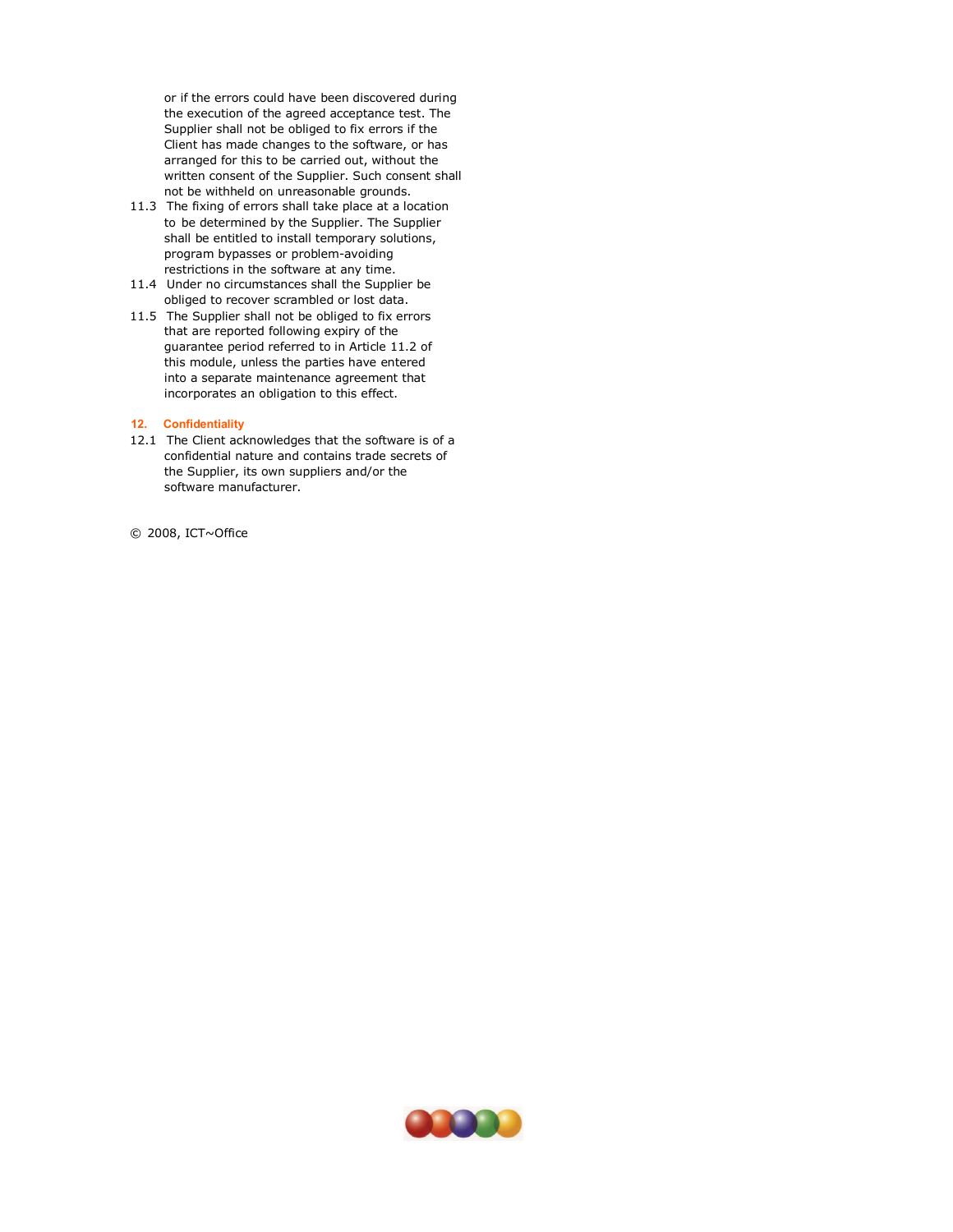# **ICT~Office Terms and Conditions** Module 3 Maintenance of software

*The ICT~Office Terms and Conditions are filed with the Chamber of Commerce for the Central Netherlands under number 30174840.*

# **1. Applicability**

- 1.1 The ICT~Office Terms and Conditions consist of the General module as well as one or more specific modules per product or service. The provisions of this module shall apply in addition to the provisions of the General module in the event that the Supplier provides software maintenance services.
- 1.2 The provisions of this module are inextricably linked with the provisions of the General module. In the case of conflict between the provisions of the General module and the provisions of this module, the latter shall prevail.

#### **2. Services**

2.1 The Supplier shall carry out maintenance work on the software specified in the agreement between the parties. The maintenance obligation shall include the fixing of errors in

the software in accordance with Article 3 of this module and - only where agreed in writing between the parties - the provision of new versions of the software in accordance with Article 4 of this module.

- 2.2 Except where agreed otherwise in writing, the Supplier shall not be obliged to carry out data conversion.
- 2.3 If the agreement stipulates that the service provided by the Supplier shall also include the provision of support to users of the software, the Supplier shall issue advice by telephone or e-mail on the use and operation of the software referred to in the agreement. The Supplier may impose conditions in relation to the qualifications and the number of contacts who are eligible for support. The Supplier shall deal with properly substantiated requests for support within a reasonable period of time and in accordance with its standard procedures. The Supplier shall not guarantee the accuracy, completeness or timeliness of responses or support provided. Except where agreed otherwise in writing, support shall only be provided on working days during the Supplier's standard business hours.
- 2.4 If the agreement stipulates that the service provided by the Supplier shall also include the provision of so-called 'standby services', the Supplier shall ensure that one or more members of staff are available during the days and times specified in the agreement. If this is

the case, the Client shall be entitled to request urgent support from the members of staff on standby in the event of a serious failure in the operation of the software. The Supplier shall not guarantee that all failures will be corrected in a timely manner should this situation arise.

2.5 The maintenance and any other agreed services shall be carried out with effect from the day on which the agreement was concluded.

#### **3. Provision of services**

- 3.1 The Supplier shall make every effort to ensure that the services are provided with due care and in accordance with the arrangements and procedures agreed in writing with the Client where applicable. The Supplier shall provide all services on the basis of a best efforts obligation, unless and in so far as the Supplier has explicitly undertaken in the written agreement to achieve a specific result and the result in question is sufficiently determined.
- 3.2 The Client shall submit a detailed report of any errors identified in the software. Following receipt of the report, the Supplier shall make every effort to fix the errors and/or make improvements to future new versions of the software in accordance with its standard procedures. The results shall be made available to the Client in a manner and at a time to be determined by the Supplier, depending on the degree of urgency. The Supplier shall be entitled to install temporary solutions, program bypasses or problem-avoiding restrictions in the software. If no explicit agreements have been made in this regard, the Client itself shall install, set up, parameterise and tune the corrected software or the new version of the software provided, and adapt the hardware used and operating environment where necessary. The Supplier shall not guarantee that the software will operate with no interruptions, errors or defects or that all errors and defects will be fixed.
- 3.3 If the Supplier carries out the maintenance work online, the Client shall for its part ensure that the proper infrastructure and telecommunication facilities are in place in a timely manner. The Supplier shall be entitled to suspend or limit the maintenance work if the Client's infrastructure and telecommunication facilities do not meet the requirements imposed by the Supplier.

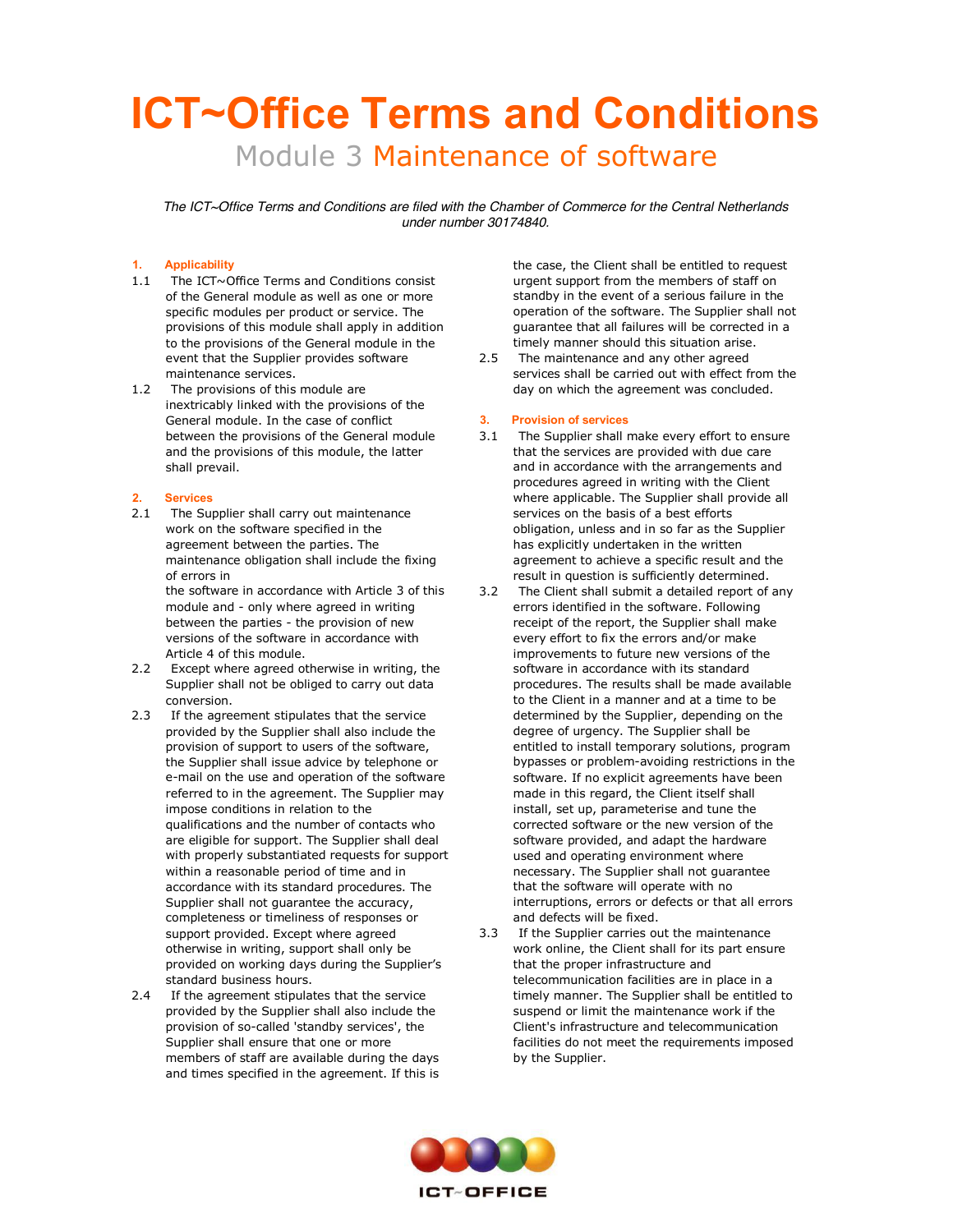- 3.4 The Client shall lend any cooperation required by the Supplier for the purpose of the maintenance work, including the temporary suspension of use of the software by the Client if the Supplier deems this to be necessary. If the Client fails to lend the cooperation requested, the Supplier may suspend or limit the maintenance work. If the Supplier is providing services on the basis of information to be provided by the Client, this information shall be prepared in accordance with the conditions to be imposed by the Supplier and provided at the risk and expense of the Client. The Client shall at all times guarantee that all materials, information, software, procedures and instructions that it makes available to the Supplier for the purpose of providing the services is accurate and complete and that all data carriers issued to the Supplier meet the Supplier's specifications.
- 3.5 If the maintenance work relates to software that was not provided to the Client by the Supplier itself, the Client shall make the software source code and technical (development) documentation (including data models, designs, change logs etc.) available if the Supplier deems this to be useful, necessary or desirable for the purpose of carrying out the maintenance work. The Client shall guarantee that it is entitled to make this data and/or documentation available and that the rights of third parties do not prevent it from doing so. The Client shall grant the Supplier the right to use and adapt the software, including the source code and technical (development) documentation, within the context of performing the agreed maintenance work. The Client shall indemnify the Supplier against any claims by third parties in relation to the provision of this data and/or documentation and the Supplier's use of the data and/or documentation provided within the context of the maintenance work.
- not

3.6 The maintenance work by the Supplier shall

affect the Client's responsibility to manage the software, which includes monitoring settings, the use of the software and the manner in which the results obtained through the use of the software are used. The Client shall also be responsible for training given to and use by users, regardless of whether or not there is a relationship of authority between the Client and these users. If no explicit agreements have been made in this regard, the Client itself shall install, set up, parameterise and tune the (auxiliary) software and adapt the hardware used and operating environment where necessary, as well as achieving the interoperability desired by the Client.

#### **4. New versions of the software**

- 4.1 The maintenance work shall only include the provision of new versions of the software if and in so far as this has been agreed in writing. If the maintenance work includes the provision of new versions of the software, the provision of this software shall take place at the Supplier's discretion.
- 4.2 Once three months have passed since the date on which the Supplier provided an improved version of the software, the Supplier shall no longer be obliged to fix any errors in the previous version or to provide support and/or carry out maintenance work in relation to the previous version.
- 4.3 The Supplier may require the Client to enter into a new written agreement with the Supplier prior to the provision of a version with new options and functions, and is entitled to apply a new fee to this version. The Supplier may copy functionality from a previous version of the software unchanged, however it does not guarantee that each new version will incorporate the same functionality as the previous version. The Supplier shall not be obliged to maintain, change or add certain features or functionalities of the software specifically for the Client.
- 4.4 The Supplier may require the Client to adapt its system (hardware, software etc.) if this is necessary in order to ensure the proper functioning of a new version of the software.

#### **5. Service Level Agreement**

5.1 Any service level agreements shall in all cases only be entered into explicitly in writing. The Client shall notify the Supplier at all times of all circumstances that may affect the service and the availability of the service. If service level agreements are entered into, any periods of decommissioning announced in advance due to maintenance work or to circumstances outside of the Supplier's sphere of influence will not be taken into account when assessing availability. The assessment will be based on the service as a whole during the term of the agreement. Barring proof to the contrary, the availability measured by the Supplier shall be conclusive evidence.

# **6. Term**

6.1 The agreement shall be entered into for the term agreed between the parties. If no term has been agreed, a term of one year shall apply. The term of the agreement shall be extended automatically by the term of the original period each time, unless the Client or the Supplier terminates the agreement in writing with due observance of a notice period of three months prior to the end of the period in question.

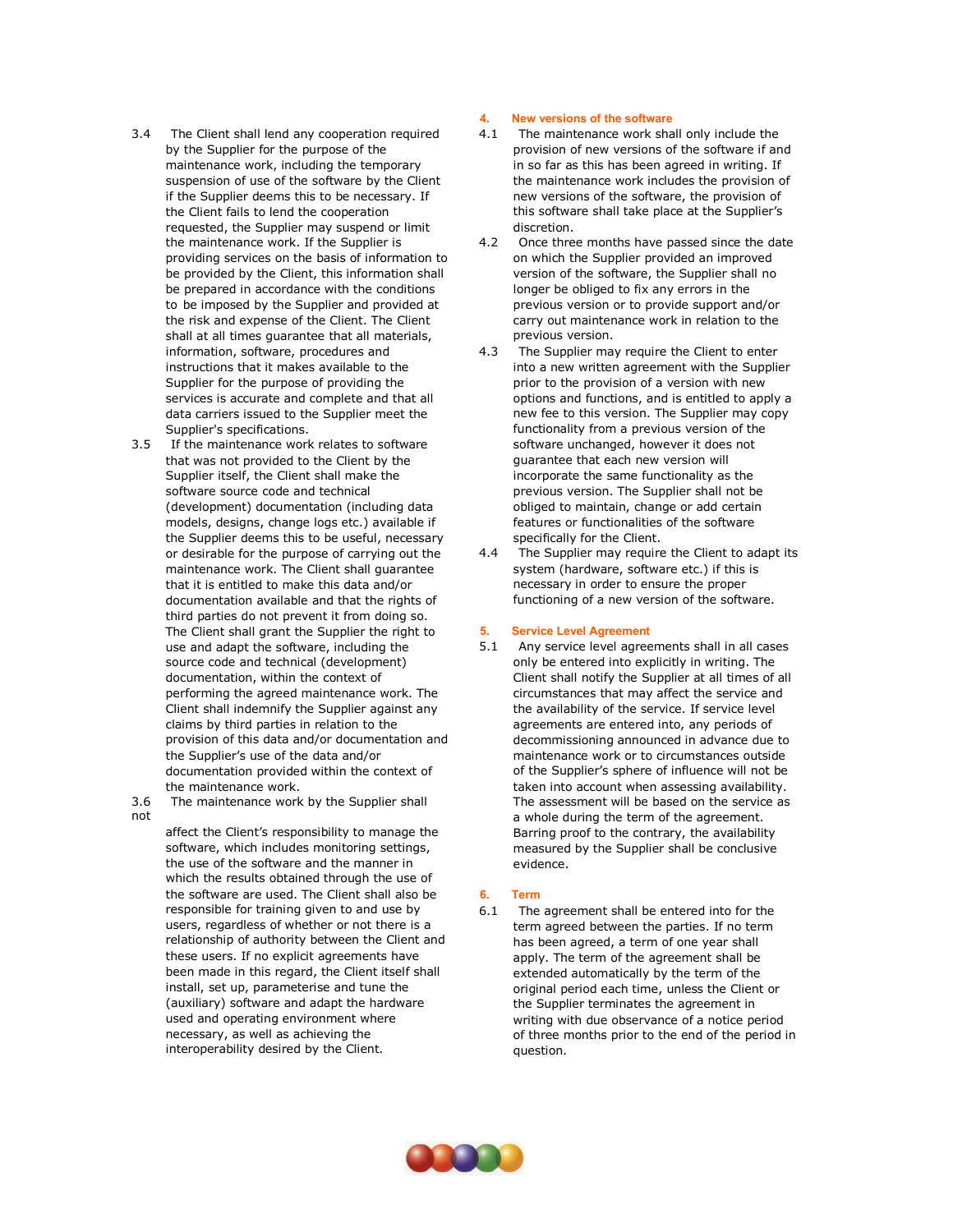#### **7. Payment**

- 7.1 If an invoicing schedule has not been agreed, all fees relating to the maintenance of software and any other services set out in the agreement shall in each case be payable in advance each calendar month.
- 7.2 Fees in respect of the maintenance of the software and any other services set out in the agreement shall be due as of the date on which the agreement commences. The fees in respect of maintenance and any other services set out in the agreement shall be due regardless of whether the Client is using or has put the software into use, or whether it has taken advantage of the option to have maintenance work carried out.

#### **8. Exclusions**

8.1 The maintenance of the software shall not include the fixing of errors, defects or shortcomings arising from or related to: a) usage errors or the improper use of the software, including errors that occur during the data input process or in the data itself b) changes to the software other than those carried out by or on behalf of the Supplier c) use of the software contrary to the applicable conditions or contrary to the instructions in the user documentation

d) changes to or errors, defects or shortcomings in the hardware or software that is not included within the scope of the maintenance work to be carried out by the Supplier e) failure by the Client to have maintenance work carried out on the software in a timely manner

f) the use of an older version of the software that is no longer maintained by the Supplier g) the recovery of scrambled or lost data h) other causes that are not attributable to the Supplier.

8.2 If the Supplier carries out maintenance work or other work in connection with the provisions of Article 8.1, the Supplier shall be entitled to invoice the costs of this maintenance work or other work in accordance with its standard rates. This shall not affect the other fees payable by the Client in respect of maintenance work.

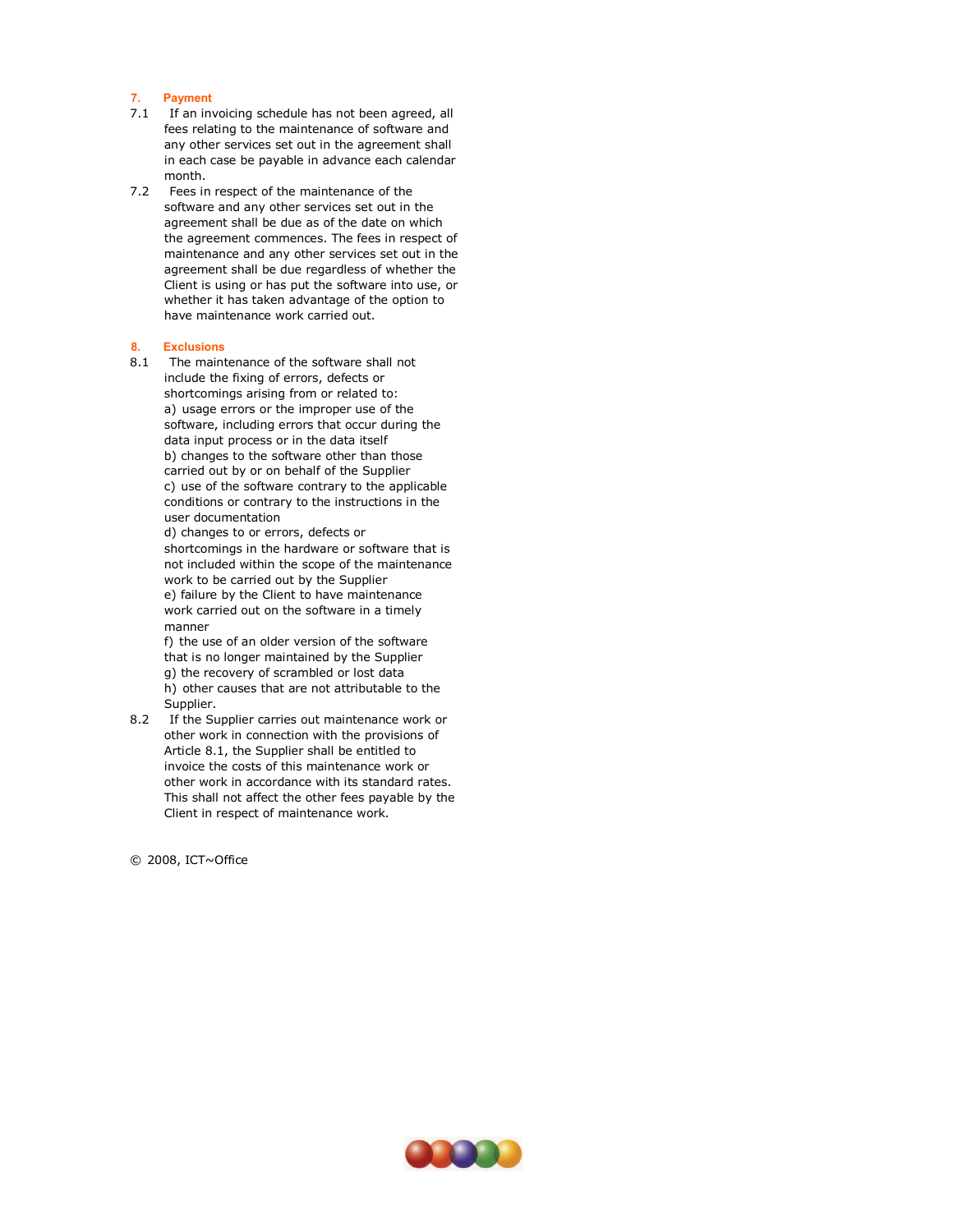# **ICT~Office Terms and Conditions** Module 8 Courses and training programmes

*The ICT~Office Terms and Conditions are filed with the Chamber of Commerce for the Central Netherlands under number 30174840.*

# **1. Applicability**

- 1.1 The ICT~Office Terms and Conditions consist of the General module as well as one or more specific modules per product or service. The provisions of this module shall apply in addition to the provisions of the General module in the event that the Supplier provides services in the field of instruction such as courses, (in company) training programmes, seminars and workshops (hereinafter abbreviated to: courses).
- 1.2 The provisions of this module are inextricably linked with the provisions of the General module. In the case of conflict between the provisions of the General module and the provisions of this module, the latter shall prevail.

#### **2. Registration and cancellation**

- 2.1 Registration for a course must in all cases be carried out in writing and shall be binding following confirmation by the Supplier.
- 2.2 The Client shall bear responsibility for the selection and suitability of the course for the participants. This shall apply in full if the Supplier admits a participant to a course that is subject to admission standards. In these general terms and conditions, the term 'participants' shall be understood to refer to individuals who have registered for a course. The lack of the required prior knowledge on the part of participants shall under no circumstances affect the Client's obligations pursuant to the agreement. The Client shall be permitted to replace a course participant with another participant after obtaining the prior written consent of the Supplier.
- 2.3 The Supplier shall be entitled to cancel the course, combine the course with one or more other courses, or arrange for the course to take place on a later date or at a later time at its own discretion if it is of the opinion that the number of participants registered constitutes reason to do so. The Supplier shall retain the right to change the location of the course. The Supplier shall be entitled to make organisational and substantive changes to a course where necessary.
- 2.4 If an agreement has been entered into with a view to implementation by a specific individual, such as a specific teacher, trainer or speaker, the Supplier shall at all times be entitled to replace this individual with one or more other individuals with the same or similar qualifications.
- 2.5 The consequences of cancellation of participation in a course by the Client or participants shall be governed by the Supplier's standard rules. Except where otherwise agreed, cancellation must in all cases be carried out in writing and in advance of the course or

the relevant part of the course. Cancellation or nonattendance shall not affect the Client's obligations pursuant to the agreement. In the event of cancellation by the Client or a participant, it shall fall to the Supplier to decide whether a request for the provision of training material will be granted.

#### **3. Implementation of courses**

- 3.1 The Supplier shall make every effort to ensure that the course is provided with due care and in accordance with the arrangements and procedures agreed in writing with the Client where applicable. All services in relation to courses shall be provided on the basis of a best efforts obligation. The Client accepts that the Supplier shall determine the content and scope of the course.
- 3.2 The Supplier shall only be obliged to follow timely and well-founded instructions issued by the Client during the performance of the service if this has been agreed in writing. The Supplier shall not be obliged to follow instructions that change or extend the content or scope of the agreed service. If such instructions are followed, however, compensation shall be provided for the work in question in accordance with the Supplier's standard rates.
- 3.3 Without prejudice to the Client's remaining responsibility for the conduct of the participants, the Client shall notify the participants of, and supervise compliance by participants with, the obligations arising from the agreement and the rules (of conduct) imposed by the Supplier in respect of participation in the course. Participants must strictly observe the training dates and times announced.
- 3.4 If the Supplier makes use of its own hardware or software during the implementation of the course, the Supplier shall not guarantee that this hardware or software is free from defects and will operate without interruptions. If the Supplier holds the course on the Client's premises, the Client shall, except where agreed otherwise in writing, ensure that properly functioning hardware and software is available.
- 3.5 Except where agreed otherwise in writing, the holding of examinations or tests shall not form part of the agreement.
- 3.6 Except where agreed otherwise in writing, a separate fee shall be payable for the documentation or other training materials or resources provided or produced for the purpose of the course. The foregoing shall also apply to any course certificates or duplicates thereof.

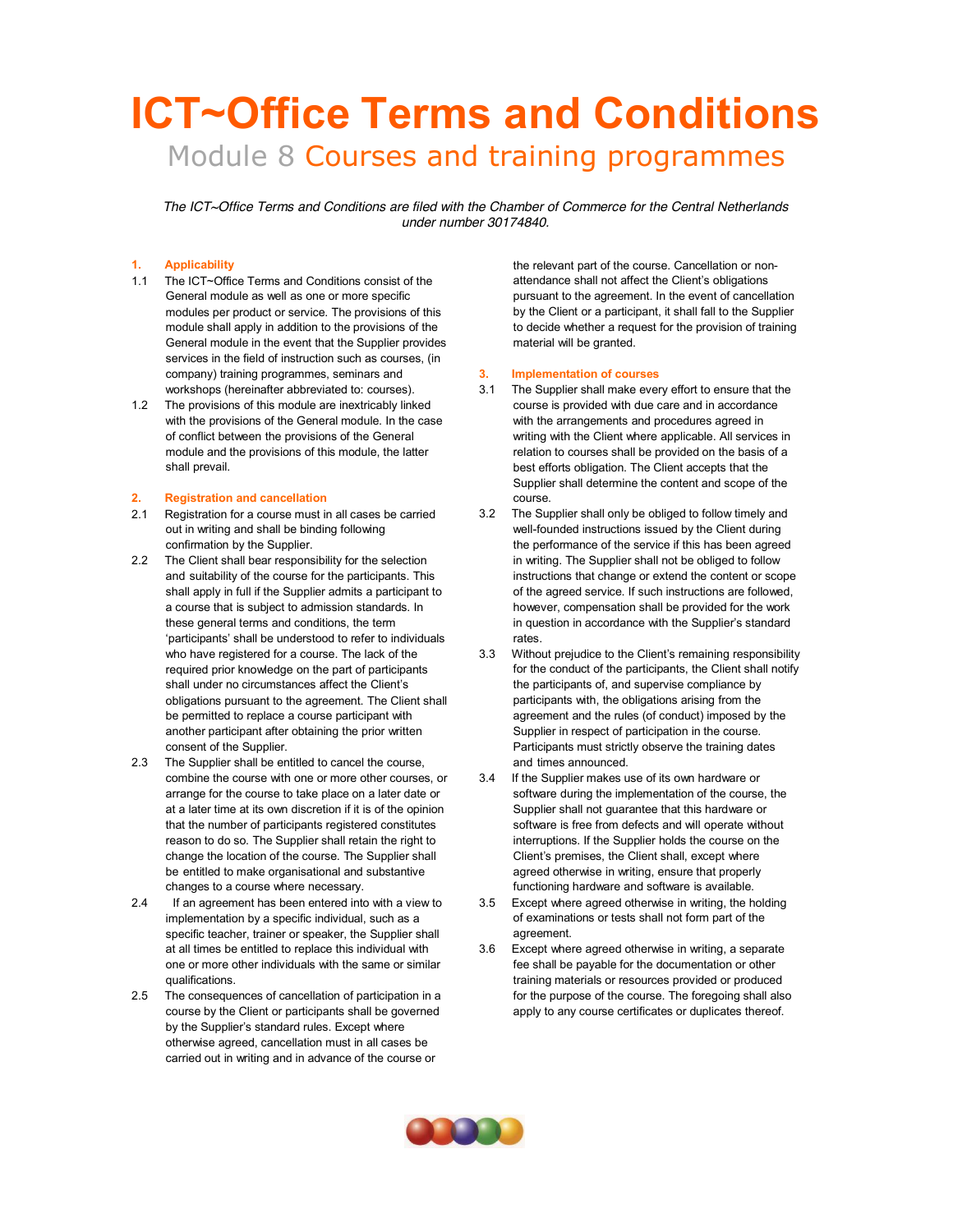# **4. Prices and payment**

- 4.1 The Supplier may at any time demand payment of the applicable fee prior to commencement of the course. The Supplier may, expressly without prejudice to its remaining rights, exclude participants from taking part if the Client has failed to pay in a timely manner.
- 4.2 Except where the Supplier has explicitly stated that a fee is exempt from VAT within the meaning of Article 11 of the Turnover Tax Act 1968 [Wet op de Omzetbelasting 1968], the Client shall also be required to pay VAT on the fee. After entering into the agreement, the Supplier shall be entitled to adjust its prices in the event of any changes to the VAT regime for courses established under or pursuant to the law.

## **5. Intellectual property**

- 5.1 The Supplier expressly retains all intellectual property rights in respect of the documentation and the course, test and examination material.
- 5.2 The Client shall not be permitted to publish, exploit or reproduce information or parts of the documentation and/or course, test or examination material provided and/or extracts from the course, test or examination material provided.

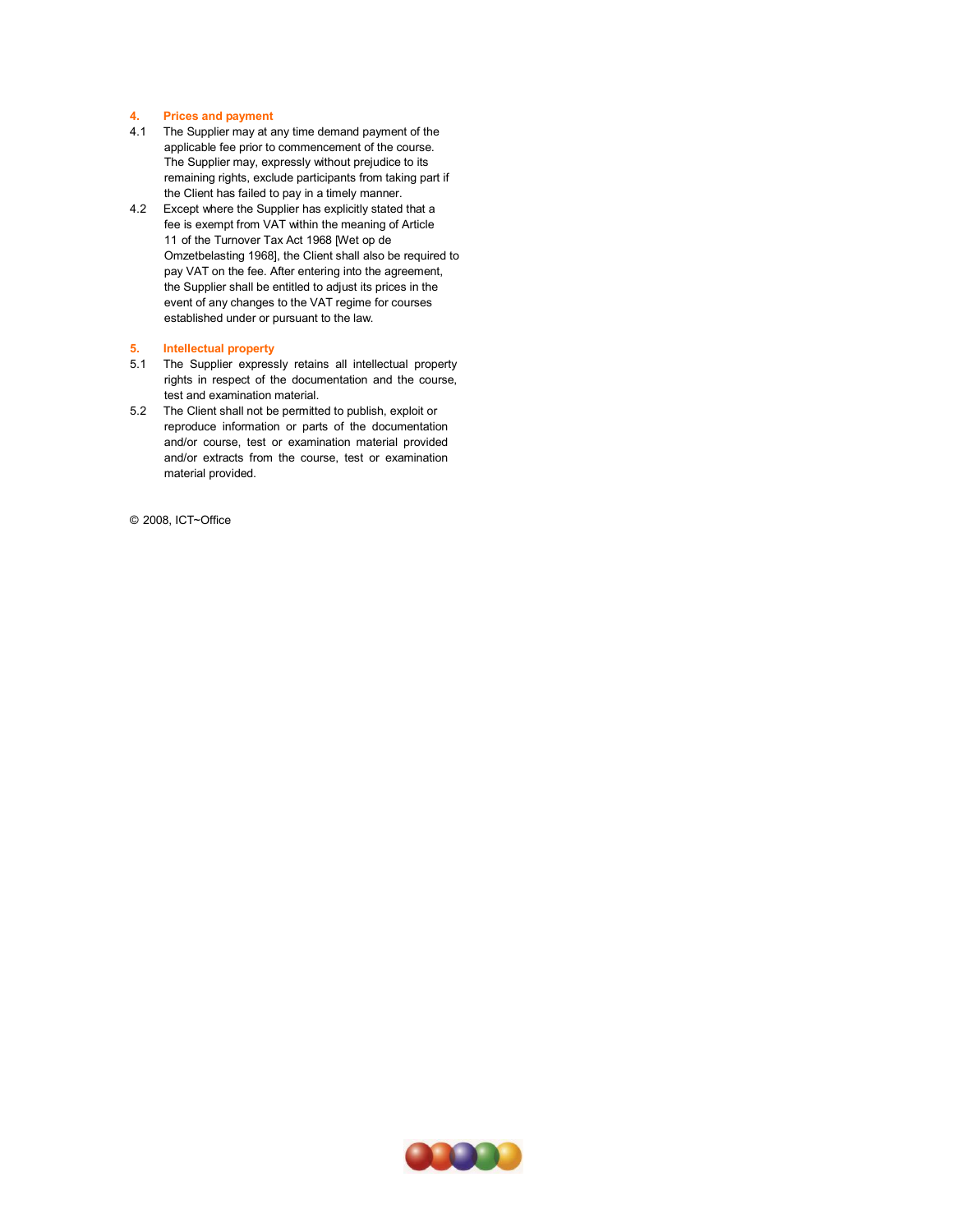# **ICT~Office Terms and Conditions**  Module 9 Advice, consultancy and project management

*The ICT~Office Terms and Conditions are filed with the Chamber of Commerce for the Central Netherlands under number 30174840.*

#### **1. Applicability**

- 1.1 The ICT~Office Terms and Conditions consist of the General module as well as one or more specific modules per product or service. The provisions of this module shall apply in addition to the provisions of the General module in the event that the Supplier provides services in the field of consultancy, the provision of advice and project management.
- 1.2 The provisions of this module are inextricably linked with the provisions of the General module. In the case of conflict between the provisions of the General module and the provisions of this module, the latter shall prevail.

#### **2. Services**

- 2.1 The Supplier shall make every effort to ensure that the services are provided with due care and in accordance with the arrangements and procedures agreed in writing with the Client where applicable. The Supplier shall provide all services on the basis of a best efforts obligation, unless and in so far as the Supplier has explicitly undertaken in the written agreement to achieve a specific result and the result in question is sufficiently determined.
- 2.2 The term of an assignment shall depend on a number of factors and circumstances, such as the Supplier's efforts, the quality of the data and information provided by the Client and the cooperation of the Client and relevant third parties. Except where agreed otherwise in writing, the Supplier shall therefore not wish to commit to a specific assignment term in advance.
- 2.3 If it has been agreed that the service will be provided in stages, the Supplier shall be entitled to delay the start of the services associated with a stage until such time as the Client has approved the results of the previous stage in writing.
- 2.4 The Supplier shall only be obliged to follow timely and well-founded instructions issued by the Client during the performance of the service if this has been agreed in writing. The Supplier shall not be obliged to follow instructions that change or extend the content or scope of the agreed service. If such instructions are followed, however, compensation shall be provided for the work in question in accordance with the Supplier's standard rates.
- 2.5 Even if the agreement for the provision of services has been entered into with a view to implementation by a specific individual, the Supplier shall at all times be entitled to replace this individual with one or more

other individuals with the same qualifications following consultation with the Client.

- 2.6 The employees to be deployed by the Supplier shall hold the qualifications agreed in writing with the Client.
- 2.7 If the Supplier is providing services on the basis of information to be provided by the Client, this information shall be prepared by the Client in accordance with the conditions to be imposed by the Supplier and provided at the risk and expense of the Client. The Client shall at all times guarantee that all materials, information, software, procedures and instructions that it makes available to the Supplier for the purpose of providing the services is accurate and complete and that all data media issued to the Supplier meet the Supplier's specifications.
- 2.8 The Supplier's service shall only be performed and the schedules and activities shall be based on the assumption that, except where explicitly agreed otherwise with the Client, the Supplier shall carry out the work during the Supplier's standard working days and times.
- 2.9 Except where agreed otherwise in writing, the use made by the Client of advice issued by the Supplier shall in all cases be at the Client's risk and expense.
- 2.10 Where applicable, the burden of proving that the service and the results of the service provided by the Supplier do not conform to the agreements made in writing or to what may be expected from a reasonably acting and competent Supplier shall lie solely with the Client, without prejudice to the Supplier's right to furnish evidence to the contrary by any means.

#### **3. Reporting**

3.1 The Supplier shall periodically inform the Client in the manner agreed in writing with regard to the implementation of the work via the contact person designated by the Client. The Client shall notify the Supplier in advance of any circumstances that affect or may affect the Supplier, such as the method of reporting, the issues that the Client wishes to focus on, the Client's priorities, the availability of the Client's resources and personnel, special facts and circumstances and facts and circumstances of which the Supplier may not be aware. The Client shall be responsible for the further distribution and examination of the information provided by the Supplier within the Client's organisation and shall assess this information partly on the basis of this and notify the Supplier accordingly.

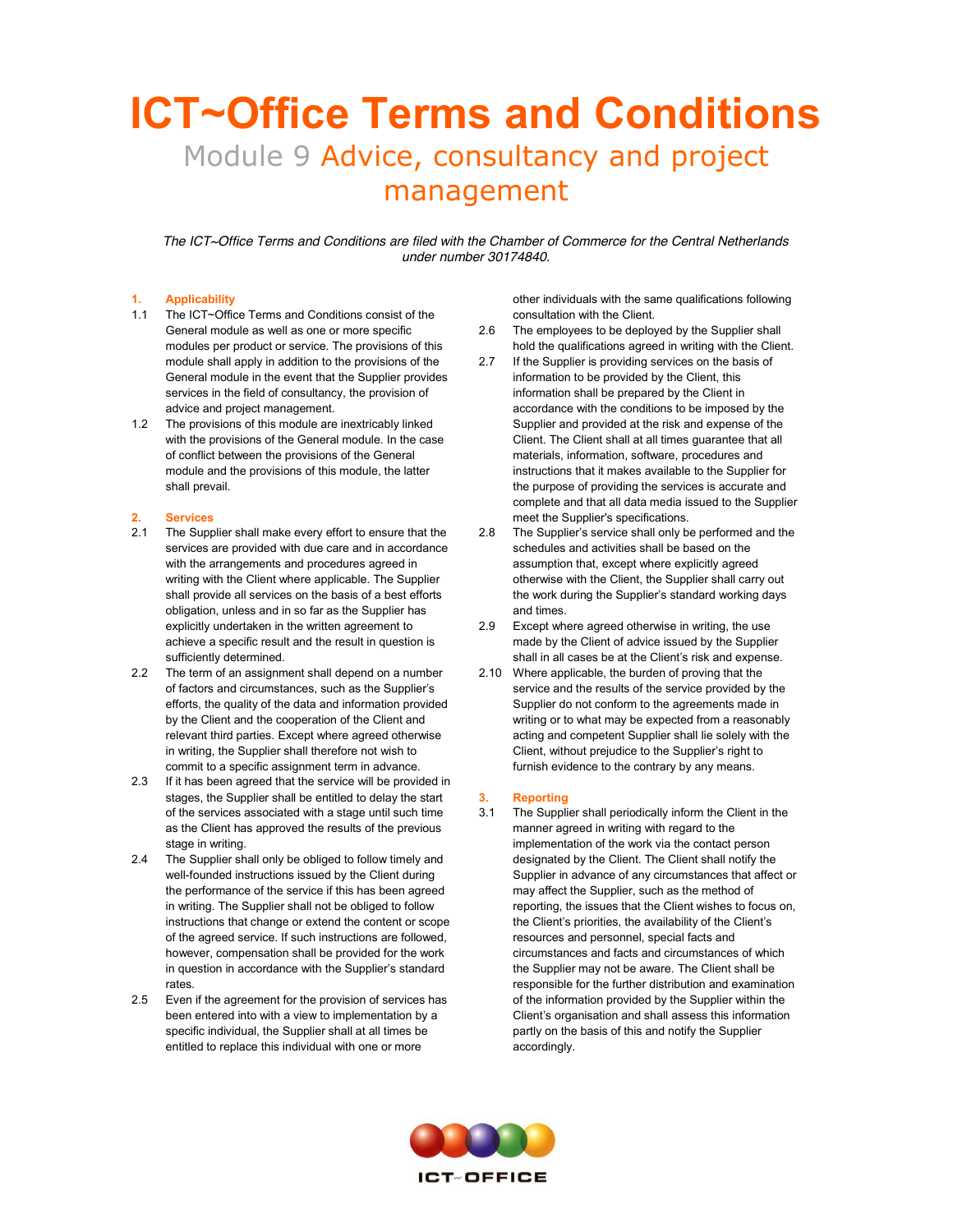- 3.2 If an employee deployed by the Supplier forms part of a project or steering group which also includes one or more individuals designated by the Client, the provision of information shall take place in the manner prescribed for the project or steering group. Decisions reached within a project or steering group with this composition shall only have a binding effect on the Supplier if the decision-making process takes place subject to due observance of the agreements reached between the parties in writing or, if no agreements have been made in this regard, if the Supplier has accepted the decisions in writing. The Supplier shall under no circumstances be obliged to accept a decision that it deems to be incompatible with the content of the agreement between the parties. The Client shall guarantee that the individuals it designates to form part of a project or steering group that also includes the Supplier's employees are authorised to take decisions that will have a binding effect on the Client.
- 3.3 In connection with the continuity of the work, the Client shall designate a contact or contacts who will act in this capacity for the duration of the Supplier's activities. The Client's contacts shall have the necessary experience, specific relevant knowledge and an insight into the Client's desired objectives.
- 3.4 The Client shall not be entitled to provide third parties with information on the Supplier's working procedures, methods and techniques and/or the content of advice or reports issued by the Supplier without the Supplier's prior written consent. The Client shall not provide the Supplier's advice or reports to third parties or otherwise disclose these.

#### **4. Payment**

- 4.1 If an invoicing schedule has not been explicitly agreed, all amounts relating to the services provided by the Supplier shall in each case be payable in arrears each calendar month.
- 4.2 Except where agreed otherwise, the Supplier shall provide an insight into the work carried out, time spent and costs incurred on behalf of the Client in accordance with the Supplier's standard procedures.

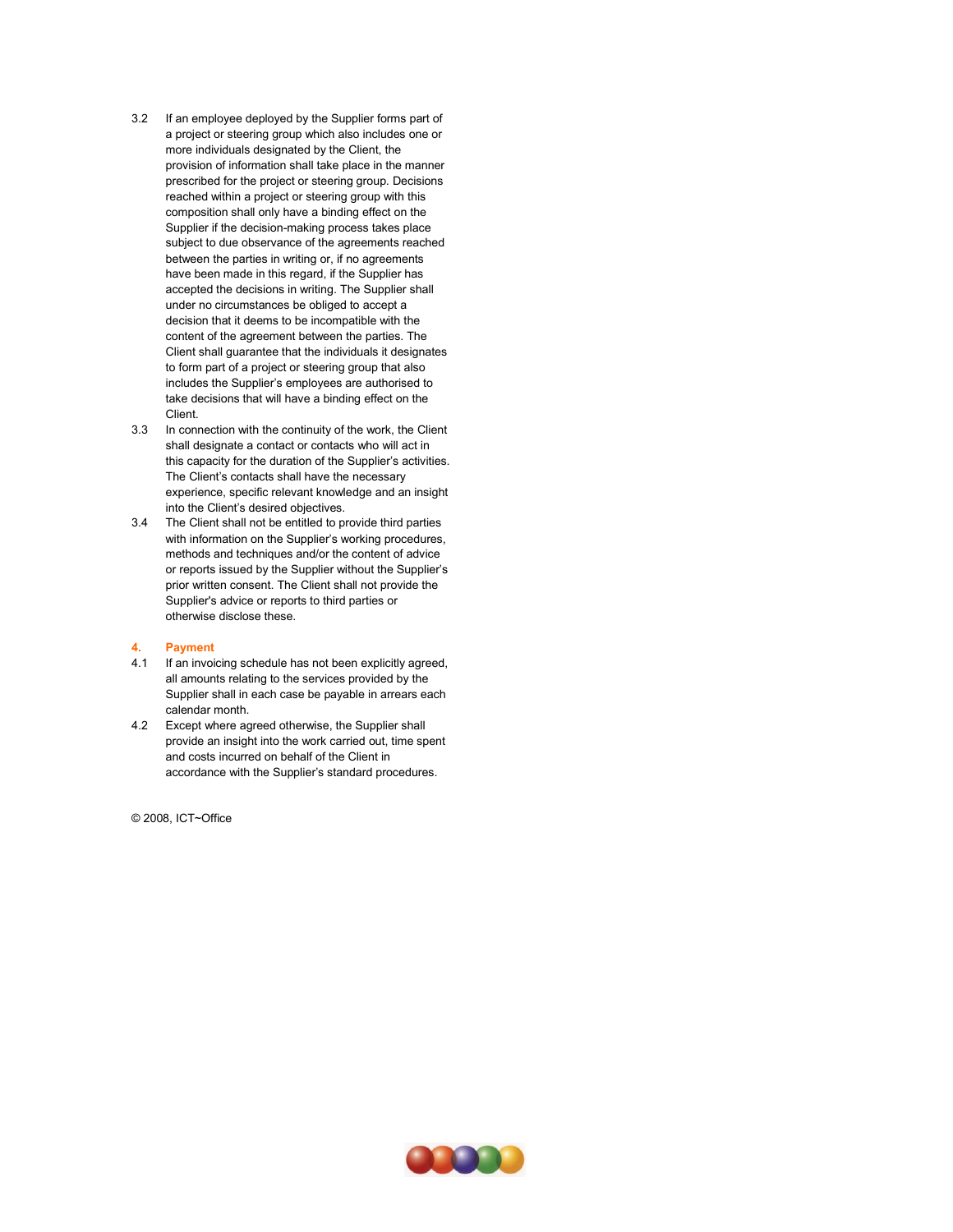# **ICT~Office Terms and Conditions** Module 10 Other services

*The ICT~Office Terms and Conditions are filed with the Chamber of Commerce for the Central Netherlands under number 30174840.*

# **1. Applicability**

- 1.1 The ICT~Office Terms and Conditions consist of the General module as well as one or more specific modules per product or service. The provisions of this module shall apply in addition to the provisions of the General module in the event that the Supplier provides services in the field of information and communication technology, such as, but not limited to, the management of ICT systems and related services.
- 1.2 The provisions of this module are inextricably linked with the provisions of the General module. In the case of conflict between the provisions of the General module and the provisions of this module, the latter shall prevail.

#### **2. Services**

- 2.1 The Supplier shall provide the Client with the services agreed between the parties.
- 2.2 If the Supplier's service consists of the management of one or more ICT systems referred to in the agreement and the content and scope of such management has not been determined or has not been determined to a sufficient extent in the sole opinion of the Supplier, the Supplier shall draw up a management plan for the purpose of executing the agreement and shall make this management plan available to the Client within a reasonable period of time. The management plan shall set out those areas on which the management activities will focus and the way in which the different types of management activities can be carried out. The management plan may, at the discretion of the Supplier, contain one or more of the following:

- a plan for the preventative, corrective and restorative maintenance of ICT systems

- a plan for dealing with interruptions in service and complaints and reporting in this regard

- a security plan
- a plan for supporting users of the ICT systems
- a plan for connecting new users to the ICT systems
- a plan for training users of the ICT systems

- a plan for the management and use of means of identification (passwords etc.)

- a plan for licence and contract management - a plan for the management organisation and the

administrative and financial aspects of the use of ICT systems.

Following completion of the plan, the parties shall hold consultations to discuss the issue as to which of the management activities proposed by the Supplier will be carried out and the method by and the conditions under which these activities will be carried out.

- 2.3 The Supplier shall only be obliged to follow timely and well-founded instructions issued by the Client during the performance of the service if this has been agreed in writing. The Supplier shall not be obliged to follow instructions that change or extend the content or scope of the agreed service. If such instructions are followed, however, compensation shall be provided for the work in question in accordance with the Supplier's standard rates.
- 2.4 Even if the agreement for the provision of services has been entered into with a view to executing by a specific individual, the Supplier shall at all times be entitled to replace this individual with one or more other individuals with the same qualifications following consultation with the Client.
- 2.5 The employees to be deployed by the Supplier shall hold the qualifications agreed in writing with the Client.
- 2.6 If the Supplier is providing services on the basis of information to be provided by the Client, this information shall be prepared by the Client in accordance with the conditions to be imposed by the Supplier and provided at the risk and expense of the Client. The Client shall at all times guarantee that all materials, information, software, procedures and instructions that it makes available to the Supplier for the purpose of providing the services is accurate and complete and that all data carriers issued to the Supplier meet the Supplier's specifications.
- 2.7 Except where explicitly agreed otherwise, the Supplier shall only perform the service during the Supplier's standard working days and times. This shall form the basis for the Supplier's schedules and other estimates.
- 2.8 If it has been agreed that the service will be provided in stages or if the Supplier is using a working method that is based on phased implementation, the Supplier shall be entitled to delay the start of the services associated with a stage until such time as the Client has approved the results of the previous stage in writing.
- 2.9 If the service provided to the Client includes the provision of support to users, the Supplier may impose conditions in relation to the qualifications and the number of contacts who are eligible for support and shall deal with properly substantiated requests for support within a reasonable period of time. The Supplier cannot guarantee the correctness, completeness or timeliness of responses or support provided. Except where agreed otherwise in writing, support shall only be provided on working days during the Supplier's standard business hours.
- 2.10 Except where agreed otherwise, the Client shall be responsible for the use of the service and the way in which the results of the service are used. The Client